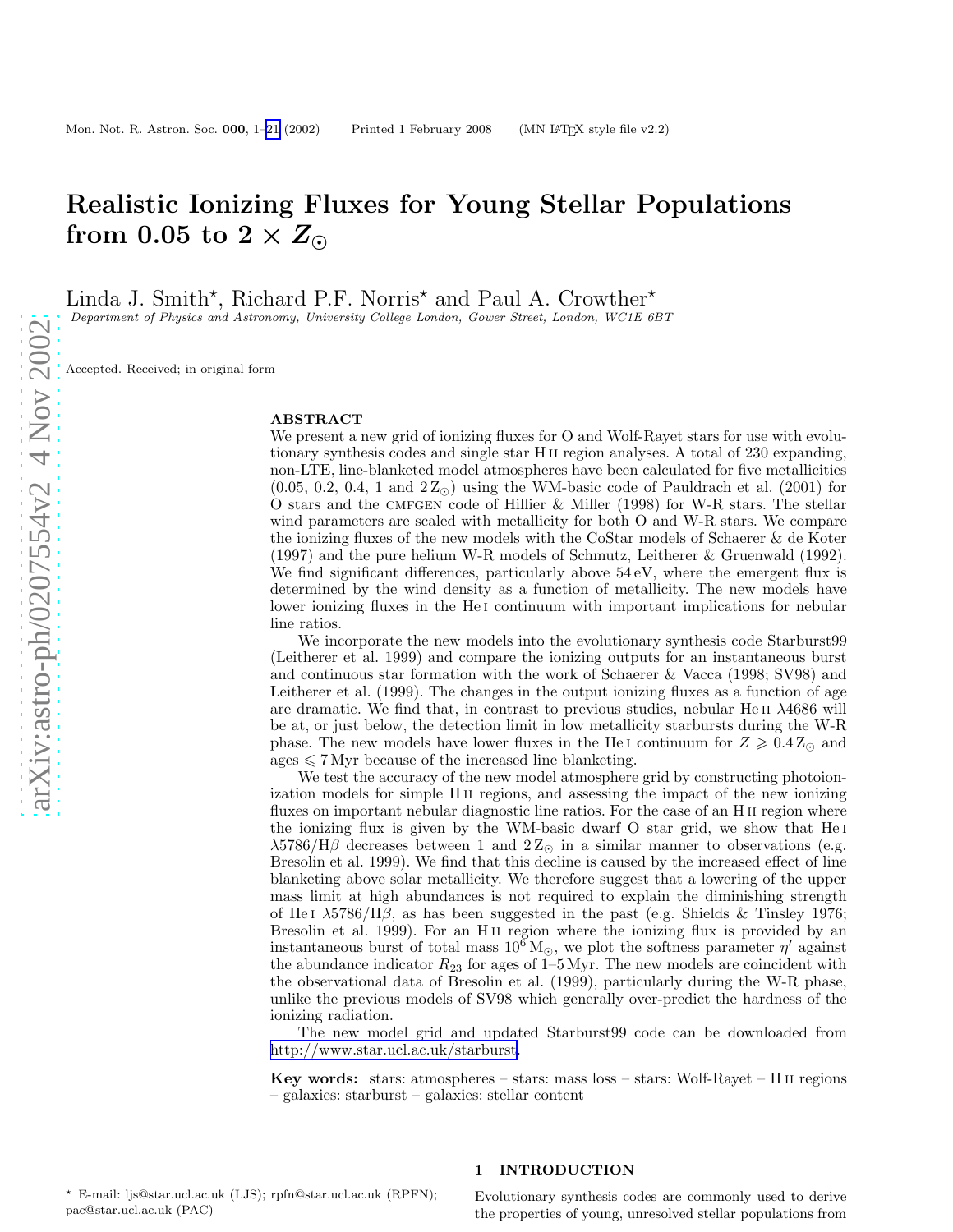# 2 L. J. Smith et al.

observations at various wavelengths. In the satellite ultraviolet, the stellar wind spectral features of a population of massive stars can be synthesized to provide information on the star formation rates, the slope of the initial mass function (IMF), and ages (e.g. Robert, Leitherer & Heckman 1993; Leitherer, Robert & Heckman 1995; de Mello, Leitherer & Heckman 2000). In the optical region, the properties of integrated stellar populations are usually derived indirectly from their total radiative energy outputs using nebular diagnostic line ratios (e.g. García-Vargas, Bressan & Díaz 1995; Stasińska & Leitherer 1996; Stasińska, Schaerer & Leitherer 2001). This method uses the theoretical ionizing fluxes from a population of massive stars as a function of age as input into a photoionization code. The ability of evolutionary synthesis models to predict correctly the properties of a young stellar population from nebular emission line ratios therefore depends heavily on the accuracy of the evolutionary and atmospheric models developed for single massive stars.

Early attempts to model stellar populations using evolutionary synthesis coupled with photoionization codes relied mainly on Kurucz (1992) plane-parallel LTE model atmospheres (e.g. García-Vargas et al. 1995). Gabler et al. (1989), however, showed that the presence of a stellar wind has a significant effect on the emergent ionizing flux in the neutral and ionized helium continua of O stars. Non-LTE effects depopulate the ground state of He ii, leading to a decrease in the bound-free opacity above 54 eV, and hence a larger flux in the He<sub>II</sub> continuum by up to 3–6 orders of magnitude. The emergent spectrum is flattened in the region of the He i continuum and has a higher flux due to the presence of the stellar wind.

Stasińska & Leitherer (1996) were the first to use expanding non-LTE atmospheres for stars with strong winds to construct photoionization models for evolving starbursts. They used the grid of pure helium, unblanketed non-LTE W-R atmospheres from Schmutz, Leitherer & Gruenwald (1992) to represent evolved stars with strong winds, and Kurucz (1992) models for hot stars close to the main sequence. Line-blanketed, expanding non-LTE models covering the main sequence evolution of O stars were first introduced by Stasinska & Schaerer (1997) who studied the effect of using the CoStar models of Schaerer & de Koter (1997) on the ionization of single star H ii regions. They found that higher ionic ratios were obtained in comparison to Kurucz models with the same stellar temperatures. Schaerer & Vacca (1998) used the CoStar and Schmutz et al. (1992) grids to construct evolutionary synthesis models for young starbursts. They predicted strong nebular He II  $\lambda$ 4686 in low metallicity starbursts containing W-R stars. The same evolutionary synthesis models were used by Stasinska, Schaerer & Leitherer (2001) combined with photoionization models to analyse the emission line properties of H ii galaxies.

One major question arises: how realistic are the ionizing fluxes being used in the evolutionary synthesis studies outlined above? To address this, there have been numerous studies aimed at empirically testing the accuracy of hot star model atmospheres by analysing H ii regions containing single stars with well defined spectral types and effective temperatures. Schaerer (2000) reviews the success of non-LTE model atmospheres in reproducing nebular diagnostic line ratios. Esteban et al. (1993) examined the accuracy of the W-R grids by photoionization modelling of nebulae ionized by single W-R stars. They found that the lack of line blanketing was most important for the coolest W-R stars. In recent years, new computational techniques have allowed line-blanketed W-R atmospheres to be calculated for a few stars (e.g. Schmutz 1997; de Koter, Heap & Hubeny 1997; Hillier & Miller 1998). Crowther et al. (1999) tested these models by seeking to find a consistent model that reproduced the stellar and nebular parameters of a cool WN star. They found that line blanketing plays a significant role in modifying the W-R ionizing output although the models of de Koter et al. (1997) and Hillier & Miller (1998) predict quite different ionizing flux distributions below the He<sub>I</sub> edge.

Bresolin, Kennicutt & Garnett (1999) modelled extragalactic H ii regions using Kurucz and non-LTE models. They find that the temperatures of the ionizing stars decrease with increasing metallicity, and suggest that this can be explained by lowering the upper mass limit for star formation. In a further study, Kennicutt et al. (2000) have analysed a large sample of H ii regions containing stars of known spectral types and effective temperatures. They confirm the dependence of stellar temperature on metallicity, although they note that this relationship depends on the correctness of the input ionizing fluxes, and particularly the amount of line blanketing. Oey et al. (2000) have presented a detailed comparison of spatially resolved H ii region spectra to photoionization models to test how well the CoStar models and Schmutz et al. (1992) W-R models reproduce the observed nebular line ratios. They find that overall the agreement is within 0.2 dex but the nebular models appear to be too hot by ∼ 1000 K, and suggest that the ionizing flux distribution may be too hard in the 41–54 eV range. On the other hand, Kewley et al. (2001) model a large sample of infrared starburst galaxies, and find that the Schmutz et al. (1992) W-R atmospheres do not produce sufficient flux between 13.6– 54 eV to match their observations.

It is clear that the use of expanding non-LTE model atmospheres in the analysis of single and unresolved H ii regions is a major improvement over using static LTE models to represent hot massive stars. The empirical studies described above show that, in addition, it is essential that the atmospheres are line-blanketed, particularly for studies of young stellar populations at solar or higher metallicities. The CoStar models used in more recent studies do incorporate line blanketing but the lack of any line blanketing in the W-R atmosphere grid of Schmutz et al. (1992) is a serious deficiency. With the recent advances in computing and the development of large codes to calculate expanding, non-LTE line blanketed atmospheres, it is now feasible to compute a grid of realistic ionizing fluxes for OB and W-R stars. In this paper, we present such a grid for five metallicities from 0.05–2  $Z_{\odot}$  for use with the Starburst99 (Leitherer et al. 1999) evolutionary synthesis code and analyses of single star H ii regions. In Section [2](#page-2-0), we present the details of the model atmosphere grid, and in Section [3](#page-8-0), we compare the predicted ionizing fluxes with previous single star models used in synthesis codes. In Section [4,](#page-10-0) we incorporate the new grid into Starburst99, and in Section [5,](#page-11-0) we examine the changes in the ionizing fluxes as a function of age for an instantaneous burst and continuous star formation. In Section [6](#page-14-0), we use the photoionization code cloudy (Ferland 2002) to assess the differences in the nebular diagnostic line ratios of H ii regions ionized by single O stars and synthetic clusters as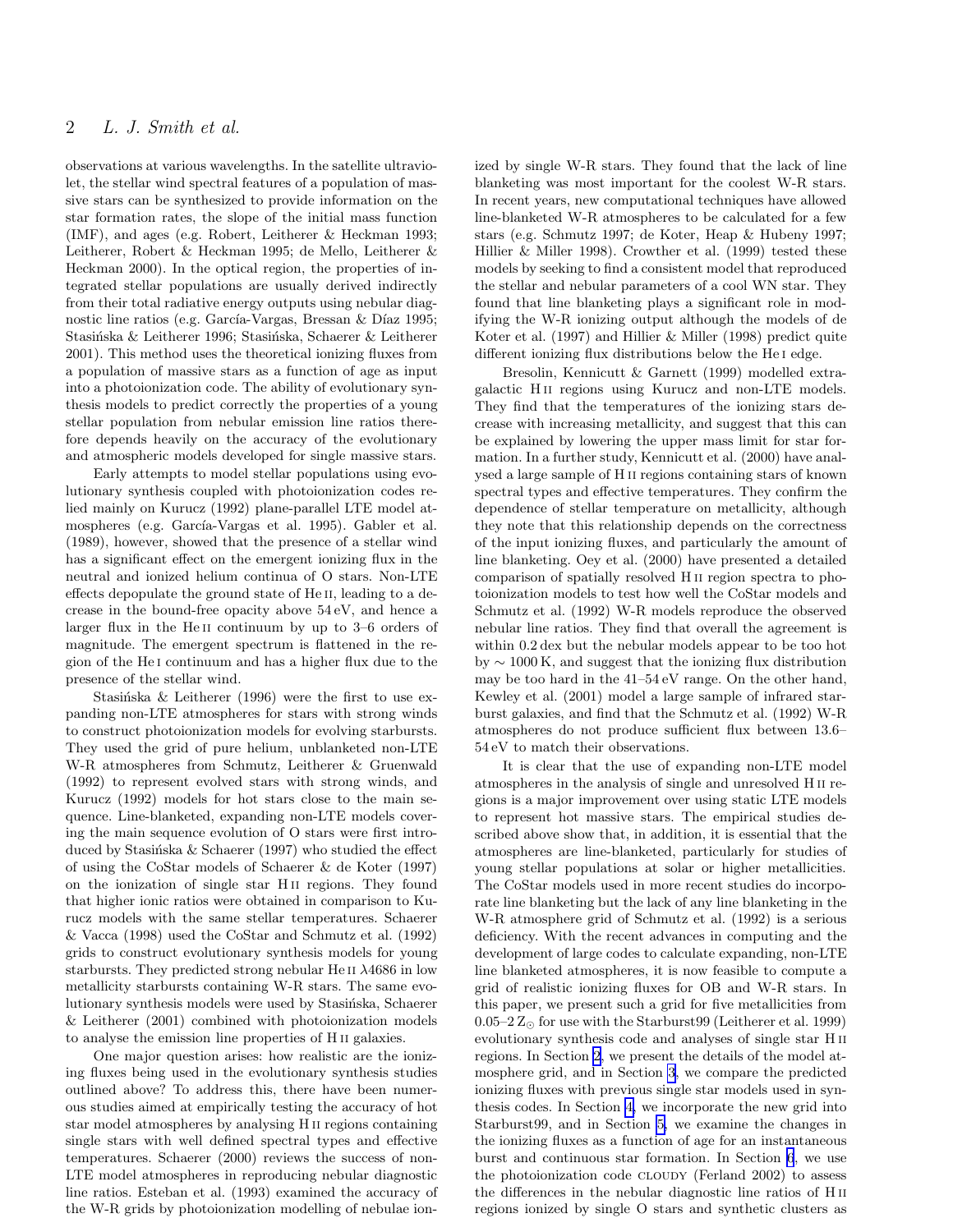<span id="page-2-0"></span>a function of age. We discuss our results in Section [7](#page-16-0) and present the conclusions in Section [8.](#page-18-0)

## 2 THE MODEL ATMOSPHERE GRID

We have sought to compute a grid of expanding, non-LTE, line-blanketed model atmospheres that cover the entire upper H-R diagram for massive stars with stellar winds. To this end, we have used two model atmosphere codes: the WMbasic code of Pauldrach et al. (2001) for O and early B stars; and the CMFGEN code of Hillier and Miller (1998) for W-R stars. In total, we have calculated 230 model atmospheres using a 350 MHz Pentium II PC for WM-basic and a 1.3 GHz Pentium IV PC for cmfgen. Each O and W-R model calculation typically took 3 and 9 hours to complete respectively. We have calculated the models for five metallicities: 0.05, 0.2, 0.4, 1, and  $2Z_{\odot}$ , as defined by the evolutionary tracks of Meynet et al. (1994).

## 2.1 O star model atmospheres

The current status of modelling O stars is reviewed by Kudritzki & Puls (2000). To calculate realistic ionizing fluxes, the effects of line blocking and blanketing have to be included in any expanding non-LTE model atmosphere code. This makes the calculation complex and computer-intensive because in an expanding atmosphere, the frequency range that can be blocked by a single spectral line is increased, and thus thousands of spectral lines from different ions overlap. Schaerer & de Koter (1997) used a Monte-Carlo approach (Schmutz 1991) which has the advantage that the influence of millions of lines on the emergent spectrum can be calculated, but the disadvantage that line broadening is not included, and thus the line blanketing in the low velocity part of the wind is underestimated. The WM-basic code of Pauldrach et al. (2001) overcomes these drawbacks by using an opacity sampling technique and a consistent treatment of line blocking and blanketing to produce synthetic high resolution spectra. We have therefore used the WM-basic code of Pauldrach et al. (2001) because of its fuller treatment of line blanketing. We discuss the differences in the predicted ionizing fluxes of the CoStar and WM-basic codes in Section [3.1.](#page-8-0)

In Tables 1 and 2, we present the model grid we have computed for O and early B dwarfs and supergiants. We defined the fundamental parameters (effective temperature  $T_{\text{eff}}$ ; gravity log g; and photospheric radius  $R_*$ ) of the stellar atmospheres using the following approach. A revised absolute visual magnitude,  $M_V$ – spectral type scale for O dwarfs and supergiants was determined for Galactic and LMC stars, following the approach and references cited by Crowther & Dessart (1998) in their study of early O stars. A fit was made to individual absolute magnitudes as illustrated in Fig. 1.

Next, we adopted the revised effective temperature vs. spectral type calibration of Crowther (1998) for supergiants and dwarfs, which was updated relative to Vacca, Garmany & Shull (1996) to take account of more recent hydrostatic results which neglect stellar winds and line blanketing. There is increasing evidence that the temperature scale for O dwarfs and especially supergiants based on hydrostatic models is too high (Martins, Schaerer & Hillier 2002; Crowther



**Figure 1.** The adopted absolute magnitude  $M_V$  – spectral type calibrations for dwarf (solid), giant (dashed) and supergiant (dotted) O stars. The symbols indicate the mean values for each spectral type for dwarfs and supergiants. The typical error on these values is  $\pm 0.5$  mag.

et al. 2002b). Fortunately, the effect for O dwarfs is relatively small  $\sim$  5 kK, but future modifications will certainly be necessary.

We defined an effective temperature grid to span the domain of O and early B stars from 25 000–51 000 K, spaced at typically 0.03 dex intervals to give 11 models covering the spectral classes from O3 to B1.5. Using the  $T_{\text{eff}}$ bolometric correction calibration of Vacca et al. (1996) we determined bolometric magnitudes and photospheric radii for each model. Since a discrepancy remains between masses derived from spectroscopic and evolutionary models (Herrero et al. 1992), we adopted (logarithmic) mean surface gravities from Vacca et al. in all cases.

The appropriate terminal velocity  $v_{\infty}$  for each model at solar metallicity was determined using the  $v_{\infty}$ –spectral type calibrations of Prinja, Barlow & Howarth (1990) and Lamers, Snow & Lindholm (1995). The mass loss rate  $M$  was derived from the wind momentum-luminosity relationship given by Kudritzki & Puls (2000)

$$
\log \left[ \dot{M} v_{\infty} \left( R_*/R_{\odot} \right)^{0.5} \right] = \log D_0 + x \log \frac{L}{L_{\odot}}
$$

where  $\log D_0$  and  $x = 20.69, 1.51$  (OI); 19.87, 1.57 (OV); and 21.24, 1.34 (early B I). Since O star winds are driven through the absorption of photospheric photons by extreme ultraviolet (EUV) metal lines, mass loss rates and terminal velocities must depend on metallicity. Radiatively-driven wind theory (e.g. Kudritzki, Pauldrach & Puls 1987) predicts that mass loss should scale with metallicity with an exponent of 0.5–1.0. Recently Vink, de Koter & Lamers (2001) predict an exponent of 0.7 using Monte Carlo modelling. We have chosen to follow the prescription of Leitherer, Robert & Drissen (1992) in scaling both  $\dot{M}$  and  $v_{\infty}$  with metallicity by using power law exponents of 0.8 and 0.13 respectively i.e.

$$
\dot{M}_Z = Z^{0.8} \, \dot{M}_{\odot}; \qquad v_{\infty, Z} = Z^{0.13} \, v_{\infty, \odot}
$$

The scaled values for  $\dot{M}$  and  $v_{\infty}$  are given for each metal-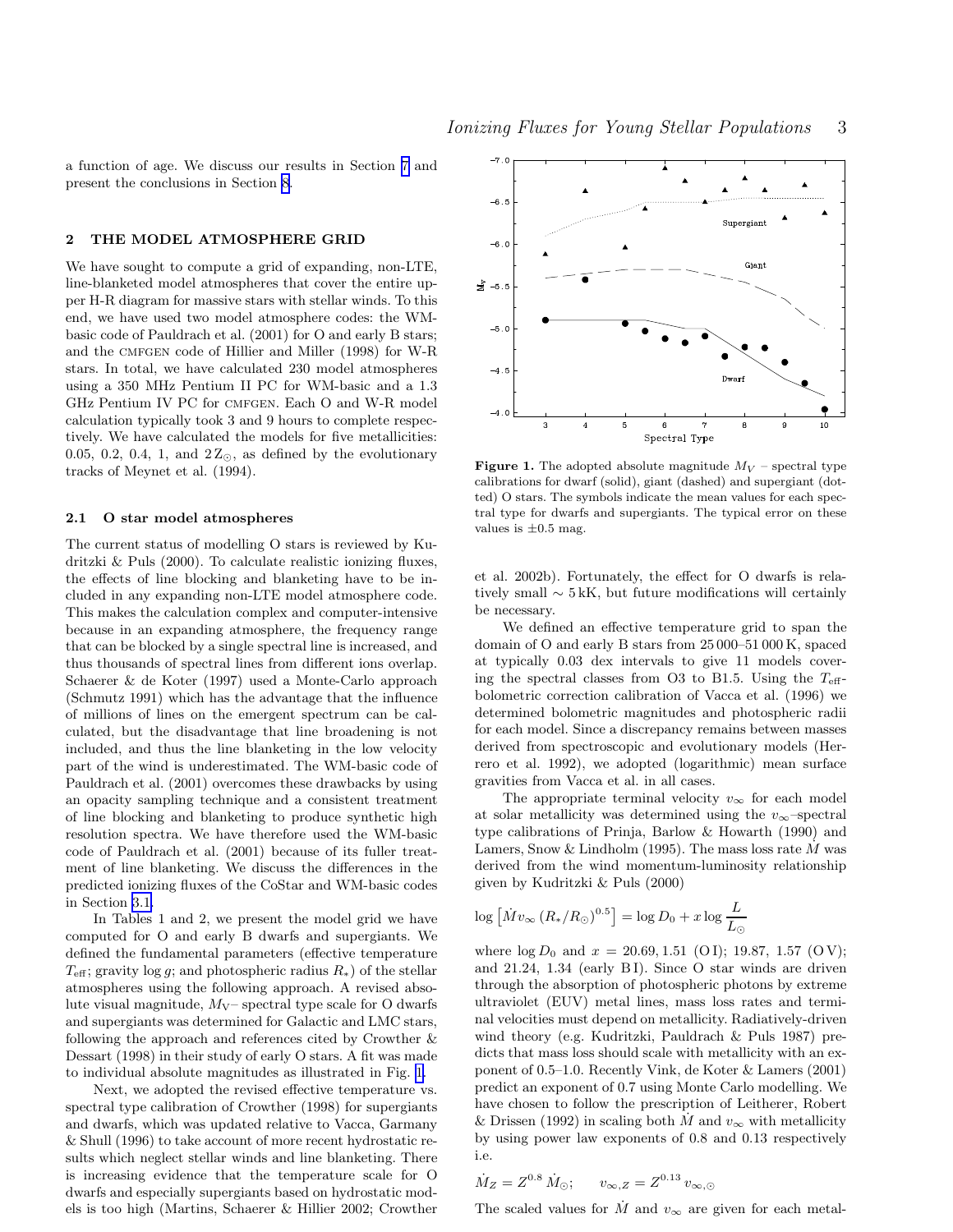| Fable 1: OB Dwarf Model Atmosphere Grid |
|-----------------------------------------|
|-----------------------------------------|

|               |                       |                                |                              |                  |                         | $\mathbf{Z}_\odot$                   |                         | $0.2 \, \rm Z_{\odot}$               |                         | $0.4 Z_{\odot}$                      | $0.05 Z_{\odot}$                                                | $2.0 Z_{\odot}$                                                 |
|---------------|-----------------------|--------------------------------|------------------------------|------------------|-------------------------|--------------------------------------|-------------------------|--------------------------------------|-------------------------|--------------------------------------|-----------------------------------------------------------------|-----------------------------------------------------------------|
| Model<br>Ref. | $T_{\rm eff}$<br>(kK) | $\log g$<br>$\rm (cm\,s^{-2})$ | $R_{\star}$<br>$(R_{\odot})$ | SpT              | log M<br>$Q_0$          | $v_\infty$<br>$Q_1$<br>$Q_2$         | log M<br>$Q_0$          | $v_\infty$<br>$Q_1$<br>$Q_2$         | log M<br>$Q_0$          | $v_\infty$<br>$Q_1$<br>$Q_2$         | log M<br>$v_\infty$<br>$Q_0$<br>$Q_1$<br>$Q_2$                  | log M<br>$v_\infty$<br>$Q_0$<br>$Q_1$<br>$Q_2$                  |
| OB#1          | 50.0                  | 4.00                           | 9.8                          | O3V              | $-5.85$                 | 3150                                 | $-6.41$                 | 2550                                 | $-6.17$                 | 2790                                 | $-6.89$<br>2130                                                 | $-5.61$<br>3440                                                 |
| OB#2          | 45.7                  | 4.00                           | 10.4                         | O <sub>4</sub> V | 49.5<br>$-6.08$<br>49.4 | 48.8<br>45.8<br>2950<br>48.7<br>45.0 | 49.5<br>$-6.63$<br>49.4 | 49.0<br>45.6<br>2390<br>48.7<br>45.2 | 49.5<br>$-6.39$<br>49.4 | 48.9<br>45.7<br>2610<br>48.7<br>45.2 | 49.6<br>49.1<br>45.4<br>$-7.12$<br>1990<br>48.8<br>49.4<br>45.0 | 49.5<br>48.8<br>45.6<br>$-5.83$<br>3220<br>48.6<br>49.4<br>44.8 |
| OB#3          | 42.6                  | 4.00                           | 10.5                         | O <sub>5</sub> V | $-6.24$<br>49.2         | 2870<br>48.5<br>44.4                 | $-6.80$<br>49.2         | 2330<br>48.6<br>44.2                 | $-6.55$<br>$49.2\,$     | 2550<br>48.5<br>44.3                 | $-7.28$<br>1940<br>49.2<br>48.6<br>44.2                         | $-6.00$<br>3140<br>49.2<br>48.5<br>44.5                         |
| OB#4          | 40.0                  | 4.00                           | 10.6                         | O7V              | $-6.34$<br>49.0         | 2500<br>48.2<br>43.8                 | $-6.90$<br>49.0         | 2020<br>48.3<br>43.4                 | $-6.66$<br>49.0         | 2210<br>48.3<br>43.5                 | $-7.38$<br>1690<br>48.4<br>43.6<br>49.0                         | $-6.10$<br>2730<br>48.1<br>49.0<br>37.7                         |
| OB#5          | $37.2\,$              | 4.00                           | 10.5                         | O7.5V            | $-6.47$<br>48.7         | 2100<br>47.6<br>37.3                 | $-7.03$<br>48.8         | 1700<br>47.8<br>42.3                 | $-6.79$<br>48.8         | 1860<br>47.8<br>42.4                 | $-7.51$<br>1420<br>48.7<br>47.8<br>42.5                         | $-6.23$<br>2290<br>48.7<br>47.4<br>38.5                         |
| OB#6          | 34.6                  | 4.00                           | 10.5                         | O8V              | $-6.64$<br>48.5         | 1950<br>46.6<br>36.3                 | $-7.20$<br>48.4         | 1580<br>46.9<br>36.7                 | $-6.96$<br>48.4         | 1730<br>46.8<br>36.7                 | $-7.68$<br>1320<br>46.7<br>38.7<br>48.4                         | $-6.40$<br>2130<br>46.7<br>48.4<br>35.4                         |
| OB#7          | 32.3                  | 4.00                           | 10.1                         | O9V              | $-6.74$<br>47.9         | 1500<br>45.7<br>34.3                 | $-7.30$<br>48.0         | 1210<br>45.5<br>34.8                 | $-7.06$<br>47.9         | 1330<br>45.5<br>34.9                 | $-7.79$<br>1010<br>45.6<br>48.0<br>34.8                         | $-6.50$<br>1640<br>48.0<br>45.6<br>33.6                         |
| OB#8          | 30.2                  | 4.00                           | 9.5                          | B <sub>0</sub> V | $-6.92$<br>47.4         | 1200<br>44.8<br>32.7                 | $-7.48$<br>47.4         | 970<br>44.6<br>33.3                  | $-7.24$<br>47.3         | 1060<br>44.8<br>33.4                 | $-7.96$<br>810<br>47.2<br>44.5<br>33.2                          | 1310<br>$-6.68$<br>47.4<br>44.9<br>32.7                         |
| OB#9          | 28.1                  | 4.00                           | 8.6                          | B0.5V            | $-6.74$<br>47.0         | 800<br>44.5<br>31.5                  | $-7.30$<br>46.8         | 640<br>44.2<br>32.4                  | $-7.06$<br>46.8         | 710<br>44.3<br>32.2                  | $-7.79$<br>540<br>46.8<br>43.9<br>32.1                          | $-6.50$<br>870<br>46.9<br>44.5<br>31.1                          |
| OB#10         | 26.3                  | 4.00                           | 8.1                          | B1V              | $-6.89$<br>46.5         | 700<br>43.9<br>30.5                  | $-7.45$<br>46.3         | 560<br>43.7<br>31.6                  | $-7.20$<br>46.4         | 620<br>43.8<br>31.4                  | $-7.93$<br>470<br>46.2<br>43.3<br>30.9                          | $-6.65$<br>760<br>46.4<br>44.1                                  |
| OB#11         | 25.0                  | 4.00                           | 7.1                          | B1.5V            | $-7.08$<br>46.1         | 600<br>43.4<br>$\cdots$              | $-7.63$<br>45.9         | 480<br>43.2<br>30.8                  | $-7.39$<br>46.1         | 530<br>43.3<br>30.9                  | $-8.12$<br>400<br>42.9<br>45.8<br>$\ldots$                      | $\ldots$<br>$-6.83$<br>650<br>43.7<br>46.1                      |

Notes: Mass loss rates  $M$ <br>(s<sup>-1</sup>) in the H<sub>I</sub>, He<sub>I</sub> and Notes: Mass loss rates M and terminal velocities  $v_{\infty}$  are in units of M<sub>☉</sub> yr<sup>-1</sup> and km s<sup>-1</sup> respectively.  $Q_0$ ,  $Q_1$  and  $Q_2$  are on a log scale and represent the photon luminosity (s<sup>-1</sup>) in the H<sub>I</sub>, He<sub>I</sub> and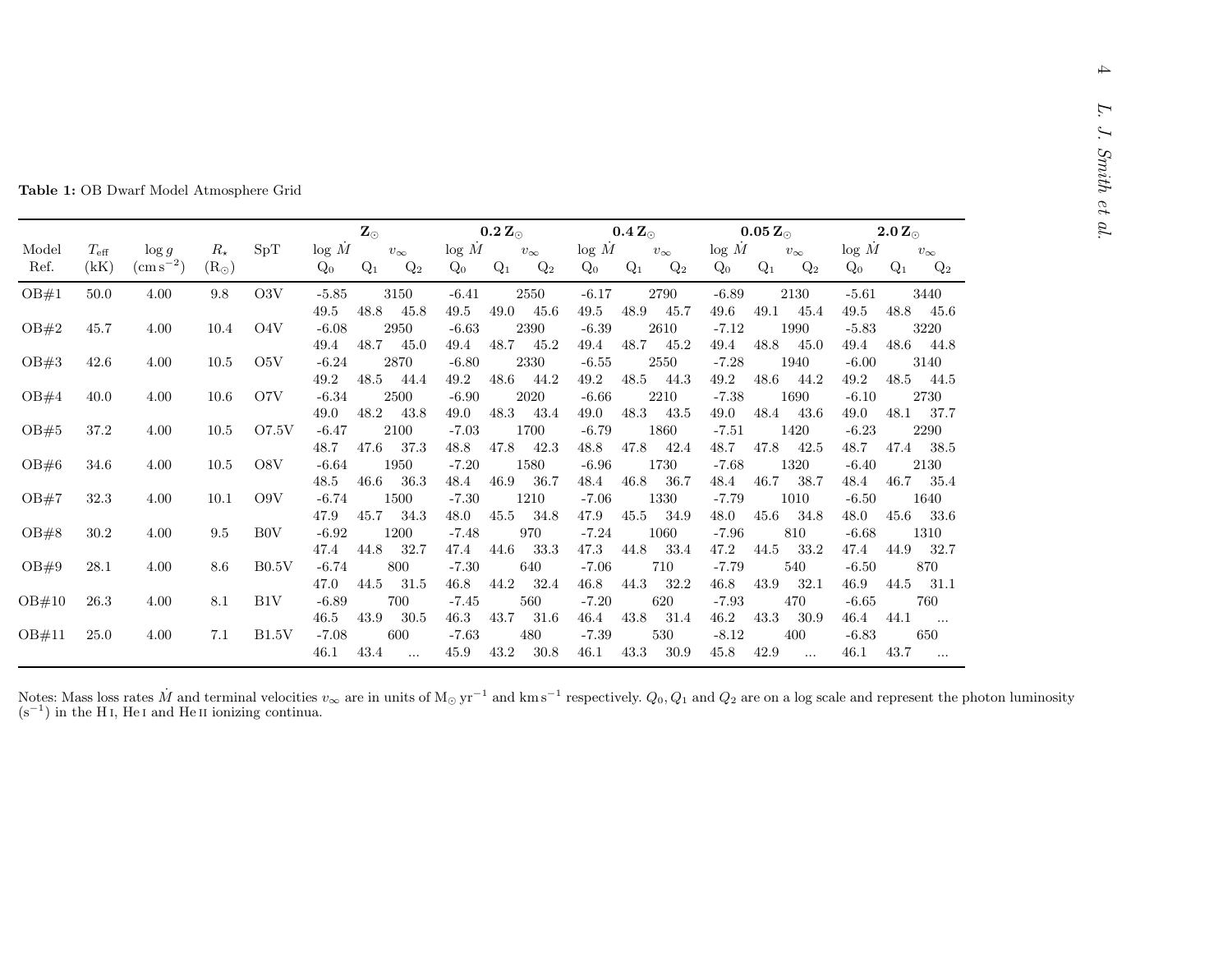|               |                       |                                |                              |                  |                 | $\mathbf{Z}_\odot$    |           | $0.2 \, \rm Z_{\odot}$ |       | $\mathbf{0.4}\, \mathbf{Z_{\odot}}$ |                 |       | $\mathbf{0.05~Z}_{\odot}$ |                 |       | $2.0\,\rm Z_{\odot}$  |                 |       |                       |
|---------------|-----------------------|--------------------------------|------------------------------|------------------|-----------------|-----------------------|-----------|------------------------|-------|-------------------------------------|-----------------|-------|---------------------------|-----------------|-------|-----------------------|-----------------|-------|-----------------------|
| Model<br>Ref. | $T_{\rm eff}$<br>(kK) | $\log g$<br>$\rm (cm\,s^{-2})$ | $R_{\star}$<br>$(R_{\odot})$ | SpT              | log M<br>$Q_0$  | $v_{\infty}$<br>$Q_1$ | $Q_2$     | log M<br>$Q_0$         | $Q_1$ | $v_{\infty}$<br>$Q_2$               | log M<br>$Q_0$  | $Q_1$ | $v_\infty$<br>$Q_2$       | log M<br>$Q_0$  | $Q_1$ | $v_{\infty}$<br>$Q_2$ | log M<br>$Q_0$  | $Q_1$ | $v_{\infty}$<br>$Q_2$ |
| OB#12         | 51.5                  | 3.88                           | 15.2                         | O3I              | $-4.59$<br>50.0 | 3150<br>49.3          | 39.4      | $-5.14$<br>50.0        | 49.5  | 2550<br>46.7                        | $-4.90$<br>50.0 | 49.4  | 2790<br>46.6              | $-5.63$<br>50.0 | 49.5  | 2130<br>46.4          | $-4.34$<br>50.0 | 49.2  | 3440<br>39.9          |
| OB#13         | 45.7                  | 3.73                           | 18.4                         | O <sub>4</sub> I | $-4.72$<br>49.9 | 2320<br>49.0          | 38.2      | $-5.28$<br>49.9        | 49.2  | 1880<br>45.6                        | $-5.04$<br>49.9 | 49.2  | 2060<br>38.9              | $-5.76$<br>49.9 | 49.3  | 1570<br>45.9          | $-4.48$<br>50.0 | 48.9  | 2540<br>37.2          |
| OB#14         | 42.6                  | 3.67                           | 19.7                         | O <sub>5I</sub>  | $-4.92$         | 2300                  |           | $-5.48$                |       | 1860                                | $-5.24$         |       | 2040                      | $-5.96$         |       | 1550                  | $-4.68$         |       | 2510                  |
| OB#15         | 40.0                  | 3.51                           | 21.5                         | O6I              | 49.8<br>$-5.01$ | 48.9<br>2180          | 38.3      | 49.8<br>$-5.57$        | 49.1  | 45.4<br>1760                        | 49.9<br>$-5.33$ | 49.1  | 45.2<br>1930              | 49.8<br>$-6.05$ | 49.2  | 45.4<br>1470          | 49.8<br>$-4.77$ | 48.7  | - 37.6<br>2380        |
| OB#16         | 37.2                  | 3.40                           | 23.6                         | O7.5I            | 49.8<br>$-5.07$ | 48.8<br>1980          | 38.0      | 49.8<br>$-5.62$        | 49.0  | 44.5<br>1600                        | 49.8<br>$-5.38$ | 49.0  | 38.1<br>1750              | 49.8<br>$-6.11$ | 49.1  | 38.2<br>1340          | 49.7<br>$-4.82$ | 48.6  | 36.9<br>2160          |
| OB#17         | 34.6                  | 3.29                           | 24.6                         | O8.5I            | 49.6<br>$-5.19$ | 48.5<br>1950          | 37.2      | 49.7<br>$-5.75$        | 48.9  | 37.6<br>1580                        | 49.7<br>$-5.51$ | 48.8  | 37.7<br>1730              | 49.7<br>$-6.23$ | 48.9  | 44.4<br>1320          | 49.6<br>$-4.95$ | 48.3  | 36.0<br>2130          |
| OB#18         | 32.3                  | 3.23                           | 25.5                         | O9.5I            | 49.5<br>$-5.36$ | 48.3<br>1990          | 36.3      | 49.5<br>$-5.92$        | 48.5  | 37.3<br>1610                        | 49.5<br>$-5.67$ | 48.5  | 37.3<br>1760              | 49.5<br>$-6.40$ | 48.6  | 37.4<br>1340          | 49.4<br>$-5.12$ | 47.9  | -35.0<br>2170         |
| OB#19         | 30.2                  | 3.14                           | 28.1                         | O9.7I            | 49.3<br>$-5.37$ | 47.5<br>1800          | 33.9      | 49.3<br>$-5.93$        | 47.8  | 36.7<br>1460                        | 49.3<br>$-5.68$ | 47.8  | 36.2<br>1590              | 49.3<br>$-6.41$ | 48.0  | 36.8<br>1210          | 49.2<br>$-5.13$ | 47.3  | - 33.7<br>1960        |
| OB#20         | 28.1                  | 3.08                           | 27.8                         | B <sub>0</sub> I | 49.1<br>$-5.89$ | 46.4<br>1500          | 32.8      | 49.0<br>$-6.45$        | 46.6  | 34.6<br>1210                        | 49.0<br>$-6.20$ | 46.4  | 34.0<br>1330              | 49.1<br>$-6.93$ | 47.1  | 35.5<br>1010          | 49.0<br>$-5.65$ | 46.4  | $\cdots$<br>1640      |
| OB#21         | 26.3                  | 2.99                           | 26.3                         | B <sub>0</sub> I | 48.4<br>$-6.08$ | 45.6<br>1400          | 32.1      | 48.3<br>$-6.64$        | 45.5  | 33.0<br>1130                        | 48.4<br>$-6.40$ | 45.5  | 32.7<br>1240              | 48.4<br>$-7.12$ | 45.4  | 33.6<br>940           | 48.4<br>$-5.84$ | 45.7  | $\cdots$<br>1530      |
| OB#22         | 25.0                  | 2.95                           | 26.9                         | B0.5I            | 47.8<br>$-6.11$ | 45.2<br>1200          | $\cdots$  | 47.5<br>$-6.67$        | 44.8  | 31.8<br>970                         | 47.6<br>$-6.43$ | 45.0  | 31.5<br>1060              | 47.6<br>$-7.15$ | 44.6  | 32.2<br>810           | 47.8<br>$-5.87$ | 45.3  | $\cdots$<br>1310      |
|               |                       |                                |                              |                  | 47.6            | 44.9                  | $\ddotsc$ | 47.1                   | 44.2  | 31.5                                | 47.4            | 44.6  | $\ddotsc$                 | 47.1            | 44.2  | $\ldots$              | 47.7            | 45.1  | $\cdots$              |

Table 2: OB Supergiant Model Atmosphere Grid

Notes: Mass loss rates  $M$ <br>(s<sup>-1</sup>) in the H<sub>I</sub>, He<sub>I</sub> and Notes: Mass loss rates M and terminal velocities  $v_{\infty}$  are in units of M<sub>☉</sub> yr<sup>-1</sup> and km s<sup>-1</sup> respectively.  $Q_0$ ,  $Q_1$  and  $Q_2$  are on a log scale and represent the photon luminosity (s<sup>-1</sup>) in the H<sub>I</sub>, He<sub>I</sub> and

 $\mathbb{C}\mathbb{\tau}$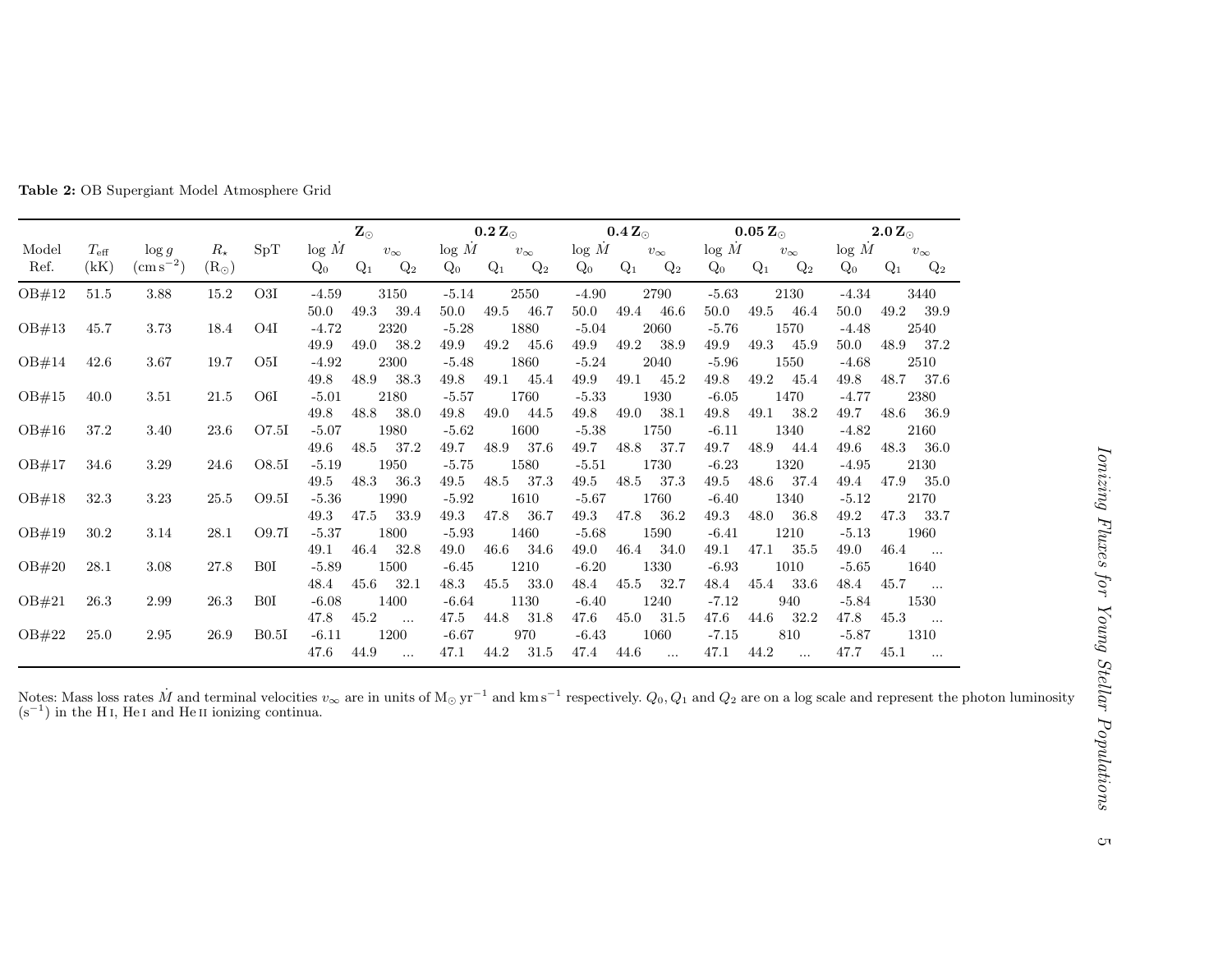|  |  |  | <b>Table 3:</b> WN Model Atmosphere Grid |  |
|--|--|--|------------------------------------------|--|
|--|--|--|------------------------------------------|--|

|               | $T_\star$ | $R_{\star}$   | Y    |                 | $\mathbf{Z}_\odot$ |                     |                 | $0.2 Z_{\odot}$ |                     |                 | $0.4 Z_{\odot}$ |                     |                 | $0.05 Z_{\odot}$ |                     |                 | $2.0 Z_{\odot}$ |                     |
|---------------|-----------|---------------|------|-----------------|--------------------|---------------------|-----------------|-----------------|---------------------|-----------------|-----------------|---------------------|-----------------|------------------|---------------------|-----------------|-----------------|---------------------|
| Model<br>Ref. | (kK)      | $(R_{\odot})$ |      | log M<br>$Q_0$  | $Q_1$              | $v_\infty$<br>$Q_2$ | log M<br>$Q_0$  | $Q_1$           | $v_\infty$<br>$Q_2$ | log M<br>$Q_0$  | $Q_1$           | $v_\infty$<br>$Q_2$ | log M<br>$Q_0$  | $Q_1$            | $v_\infty$<br>$Q_2$ | log M<br>$Q_0$  | $Q_1$           | $v_\infty$<br>$Q_2$ |
| WN#1          | 30.0      | 20.3          | 0.76 | $-4.93$         |                    | 1100                | $-5.49$         |                 | 890                 | $-5.25$         |                 | 970                 | $-5.97$         |                  | 740                 | $-4.69$         |                 | 1200                |
|               |           |               |      | 48.8            | 45.0               | 29.5                | $48.8\,$        | 46.8            | 34.7                | $48.8\,$        | 46.6            | 34.4                | 48.8            | 46.8             | 35.3                | 48.7            | 44.3            | 28.0                |
| WN#2          | $32.5\,$  | $17.2\,$      | 0.78 | $-4.91$         |                    | 1170                | $-5.47$         |                 | 940                 | $-5.23$         |                 | 1030                | $-5.95$         |                  | 790                 | $-4.67$         |                 | 1280                |
|               |           |               |      | 49.0            | 47.4               | 34.3                | 49.0            | 47.7            | 37.0                | 49.0            | 47.7            | 36.8                | 49.0            | 47.7             | 36.5                | $48.8\,$        | 44.3            | 28.3                |
| WN#3          | 35.0      | 14.9          | 0.80 | $-4.89$         |                    | 1240                | $-5.45$         |                 | 1000                | $-5.21$         |                 | 1100                | $-5.93$         |                  | 840                 | $-4.65$         |                 | 1350                |
|               |           |               |      | 49.1            | 47.8               | 37.1                | 49.1            | 48.1            | 37.3                | 49.1            | 48.1            | 37.6                | 49.1            | 48.2             | 36.9                | 49.0            | 47.1            | 34.5                |
| WN#4          | 40.0      | 11.4          | 0.85 | $-4.83$         |                    | 1370                | $-5.39$         |                 | 1110                | $-5.15$         |                 | 1210                | $-5.87$         |                  | 920                 | $-4.59$         |                 | 1490                |
|               |           |               |      | 49.2            | 48.1               | 38.1                | 49.2            | 48.4            | 37.7                | 49.2            | 48.3            | 37.7                | 49.2            | 48.5             | 37.7                | 49.2            | 47.7            | 34.3                |
| WN#5          | 45.0      | 9.0           | 0.91 | $-4.76$<br>49.3 | 48.4               | 1520                | $-5.32$         | $48.6\,$        | 1230                | $-5.08$         | 48.6            | 1340                | $-5.80$         |                  | 1020                | $-4.52$         | 47.9            | 1660                |
| WN#6          | $50.0\,$  | 7.3           | 0.94 | $-4.73$         |                    | 38.1<br>1670        | 49.3<br>$-5.29$ |                 | 38.2<br>1350        | 49.3<br>$-5.05$ |                 | 38.1<br>1480        | 49.3<br>$-5.77$ | 48.7             | 36.9<br>1130        | 49.2<br>$-4.49$ |                 | 35.2<br>1820        |
|               |           |               |      | 49.3            | 48.6               | 38.2                | $\rm 49.3$      | 48.8            | 38.6                | 49.3            | 48.8            | 38.6                | $\rm 49.3$      | 48.8             | 38.5                | 49.3            | 48.3            | 38.5                |
| WN#7          | 60.0      | 5.1           | 0.98 | $-4.69$         |                    | 1960                | $-5.25$         |                 | 1580                | $-5.01$         |                 | 1730                | $-5.73$         |                  | 1320                | $-4.45$         |                 | 2140                |
|               |           |               |      | 49.4            | 48.9               | 38.4                | 49.4            | 49.0            | 39.1                | 49.4            | 49.0            | 39.2                | 49.4            | 49.0             | 38.9                | $49.3\,$        | 48.6            | 38.6                |
| WN#8          | 70.0      | 3.7           | 0.98 | $-4.69$         |                    | 2270                | $-5.25$         |                 | 1840                | $-5.01$         |                 | 2010                | $-5.73$         |                  | 1530                | $-4.45$         |                 | 2480                |
|               |           |               |      | 49.4            | 49.0               | 39.6                | 49.4            | 49.1            | 39.8                | 49.4            | 49.1            | 39.8                | $\rm 49.3$      | 49.0             | 39.8                | 49.4            | 48.8            | 38.6                |
| WN#9          | 80.0      | 2.8           | 0.98 | $-4.69$         |                    | 2550                | $-5.25$         |                 | 2060                | $-5.01$         |                 | 2260                | $-5.73$         |                  | 1720                | $-4.45$         |                 | 2790                |
|               |           |               |      | 49.4            | 49.1               | 40.1                | $49.3\,$        | 49.1            | 40.4                | 49.4            | 49.1            | 40.3                | 49.3            | 49.1             | 47.5                | 49.4            | 48.9            | 38.9                |
| WN#10         | 90.0      | 2.3           | 0.98 | $-4.69$         |                    | 2850                | $-5.25$         |                 | 2310                | $-5.01$         |                 | 2520                | $-5.73$         |                  | 1930                | $-4.45$         |                 | 3110                |
|               |           |               |      | 49.3            | 49.1               | 40.6                | 49.3            | 49.1            | 47.9                | 49.3            | 49.1            | 40.4                | $\rm 49.3$      | 49.1             | 48.0                | $49.3\,$        | 49.0            | 39.5                |
| WN#11         | 100.0     | 1.8           | 0.98 | $-4.69$         |                    | 3120                | $-5.25$         |                 | 2530                | $-5.01$         |                 | 2760                | $-5.73$         |                  | 2110                | $-4.45$         |                 | 3410                |
|               |           |               |      | 49.3            | 49.1               | 41.2                | 49.3            | 49.1            | 48.3                | 49.3            | 49.1            | 48.1                | 49.3            | 49.1             | 48.3                | 49.3            | 49.0            | 40.4                |
| WN#12         | 120.0     | 1.3           | 0.98 | $-4.69$         |                    | 3700                | $-5.25$         |                 | 3000                | $-5.01$         |                 | 3300                | $-5.73$         |                  | 2500                | $-4.45$         |                 | 4050                |
|               |           |               |      | 49.3            | 49.1               | 49.2                | 49.2            | 49.1            | 48.5                | 49.3            | 49.1            | 48.5                | 49.2            | 49.1             | 48.6                | 49.3            | 49.1            | 41.1                |

Notes: Mass loss rates  $M$  (s<sup>-1</sup>) in the H<sub>I</sub>. He<sub>I</sub> and Notes: Mass loss rates M and terminal velocities  $v_{\infty}$  are in units of M<sub>☉</sub> yr<sup>-1</sup> and km s<sup>-1</sup> respectively.  $Q_0$ ,  $Q_1$  and  $Q_2$  are on a log scale and represent the photon luminosity (s<sup>-1</sup>) in the H<sub>I</sub>, He<sub>I</sub> and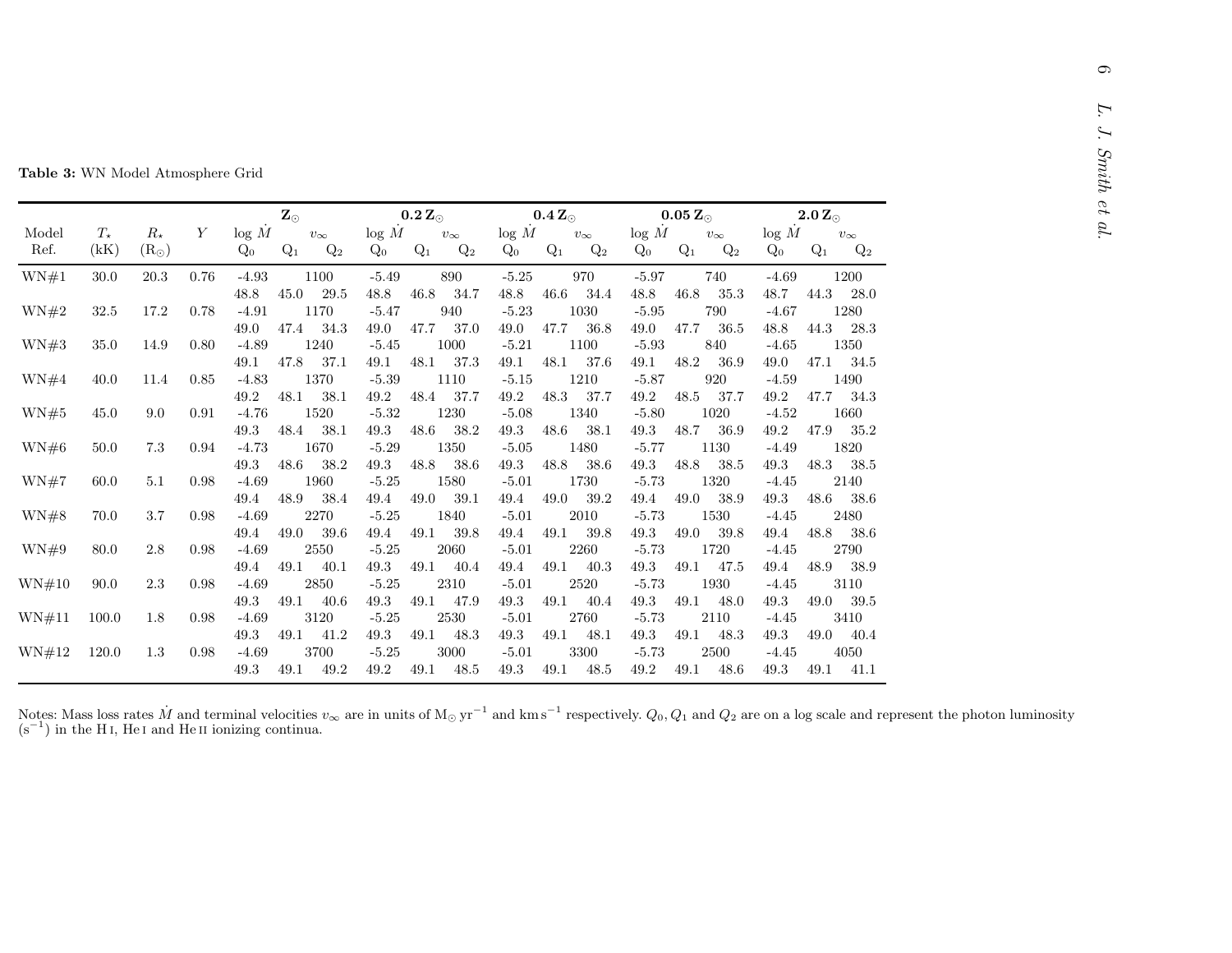|       |            |               |      |         | $\mathbf{Z}_\odot$ |              |         | $\mathbf{0.2~Z_{\odot}}$ |              | $\mathbf{0.4}\, \mathbf{Z_{\odot}}$ |       |              | $\mathbf{0.05~Z_{\odot}}$ |       |              | $2.0 Z_{\odot}$ |       |              |
|-------|------------|---------------|------|---------|--------------------|--------------|---------|--------------------------|--------------|-------------------------------------|-------|--------------|---------------------------|-------|--------------|-----------------|-------|--------------|
| Model | $T_{\ast}$ | $R_{\star}$   | Y    | log M   |                    | $v_{\infty}$ | log M   |                          | $v_{\infty}$ | log M                               |       | $v_{\infty}$ | log M                     |       | $v_{\infty}$ | log M           |       | $v_{\infty}$ |
| Ref.  | (kK)       | $(R_{\odot})$ |      | $Q_0$   | $Q_1$              | $Q_2$        | $Q_0$   | $Q_1$                    | $Q_2$        | $Q_0$                               | $Q_1$ | $Q_2$        | $Q_0$                     | $Q_1$ | $Q_2$        | $Q_0$           | $Q_1$ | $Q_2$        |
| WC#1  | 40.0       | 9.3           | 0.56 | $-4.72$ |                    | 1250         | $-5.28$ |                          | 1010         | $-5.04$                             |       | 1100         | $-5.76$                   |       | 840          | $-4.48$         |       | 1360         |
|       |            |               |      | 48.9    | 41.8               | 26.1         | 49.0    | 47.3                     | 33.0         | 49.0                                | 47.6  | 34.0         | 48.9                      | 46.9  | 31.4         | 48.7            | 42.1  | 25.9         |
| WC#2  | 43.0       | 8.0           | 0.56 | $-4.72$ |                    | 1380         | $-5.28$ |                          | 1110         | $-5.04$                             |       | 1220         | $-5.76$                   |       | 930          | $-4.48$         |       | 1510         |
|       |            |               |      | 49.0    | 42.1               | 27.5         | 49.1    | 47.7                     | 34.8         | 49.1                                | 47.9  | 35.4         | 49.0                      | 47.5  | 33.4         | 48.8            | 39.6  | 23.8         |
| WC#3  | 46.0       | 7.0           | 0.56 | $-4.72$ |                    | 1510         | $-5.28$ |                          | 1220         | $-5.04$                             |       | 1340         | $-5.76$                   |       | 1020         | $-4.48$         |       | 1650         |
|       |            |               |      | 49.0    | 46.7               | 31.3         | 49.1    | 48.0                     | 36.1         | 49.1                                | 47.9  | 34.8         | 49.1                      | 48.1  | 36.1         | 48.9            | 42.1  | 26.6         |
| WC#4  | 50.0       | 5.9           | 0.56 | $-4.72$ |                    | 1650         | $-5.28$ |                          | 1330         | $-5.04$                             |       | 1460         | $-5.76$                   |       | 1110         | $-4.48$         |       | 1800         |
|       |            |               |      | 49.1    | 47.5               | 33.1         | 49.1    | 48.3                     | 37.0         | 49.1                                | 48.1  | 36.6         | 49.1                      | 48.4  | 35.3         | 49.0            | 42.2  | - 27.3       |
| WC#5  | 55.0       | 4.9           | 0.56 | $-4.72$ |                    | 1870         | $-5.28$ |                          | 1510         | $-5.04$                             |       | 1660         | $-5.76$                   |       | 1260         | $-4.48$         |       | 2040         |
|       |            |               |      | 49.1    | 47.9               | 31.3         | 49.2    | 48.5                     | 37.3         | 49.2                                | 48.4  | 37.4         | 49.2                      | 48.6  | 40.3         | 49.0            | 42.4  | 28.5         |
| WC#6  | 60.0       | 4.1           | 0.56 | $-4.72$ |                    | 2100         | $-5.28$ |                          | 1700         | $-5.04$                             |       | 1860         | $-5.76$                   |       | 1420         | $-4.48$         |       | 2290         |
|       |            |               |      | 49.1    | 48.1               | 36.7         | 49.2    | 48.7                     | 37.6         | 49.2                                | 48.6  | 37.5         | 49.2                      | 48.7  | 39.9         | 49.0            | 47.9  | 34.8         |
| WC#7  | 70.0       | 3.0           | 0.56 | $-4.72$ |                    | 2450         | $-5.28$ |                          | 1980         | $-5.04$                             |       | 2170         | $-5.76$                   |       | 1650         | $-4.48$         |       | 2680         |
|       |            |               |      | 49.1    | 48.5               | 37.9         | 49.2    | 48.8                     | 38.3         | $49.2\,$                            | 48.7  | 37.9         | 49.2                      | 48.8  | 40.3         | 49.1            | 47.9  | 32.9         |
| WC#8  | 80.0       | 2.3           | 0.56 | $-4.72$ |                    | 2800         | $-5.28$ |                          | 2270         | $-5.04$                             |       | 2480         | $-5.76$                   |       | 1890         | $-4.48$         |       | 3060         |
|       |            |               |      | 49.2    | 48.6               | 38.2         | 49.2    | 48.9                     | 39.9         | 49.2                                | 48.8  | 38.6         | 49.2                      | 48.9  | 40.3         | 49.1            | 48.2  | 37.3         |
| WC#9  | 90.0       | 1.8           | 0.56 | $-4.72$ |                    | 3200         | $-5.28$ |                          | 2590         | $-5.04$                             |       | 2840         | $-5.76$                   |       | 2160         | $-4.48$         |       | 3500         |
|       |            |               |      | 49.2    | 48.7               | 38.4         | 49.2    | 48.9                     | 42.6         | 49.2                                | 48.9  | 39.3         | 49.2                      | 48.9  | 46.9         | 49.1            | 48.4  | 38.3         |
| WC#10 | 100.0      | 1.5           | 0.56 | $-4.72$ |                    | 3600         | $-5.28$ |                          | 2920         | $-5.04$                             |       | 3190         | $-5.76$                   |       | 2430         | $-4.48$         |       | 3930         |
|       |            |               |      | 49.2    | 48.8               | 38.8         | 49.2    | 48.9                     | -40.7        | 49.2                                | 48.9  | 40.3         | 49.1                      | 48.9  | 47.7         | 49.1            | 48.5  | 35.6         |
| WC#11 | 120.0      | 1.0           | 0.56 | $-4.72$ |                    | 4400         | $-5.28$ |                          | 3570         | $-5.04$                             |       | 3900         | $-5.76$                   |       | 3000         | $-4.48$         |       | 4810         |
|       |            |               |      | 49.2    | 48.8               | 39.4         | 49.1    | 48.9                     | 48.1         | 49.2                                | 48.9  | 47.6         | 49.1                      | 48.9  | 48.2         | 49.1            | 48.6  | 38.8         |
| WC#12 | 140.0      | 0.8           | 0.56 | $-4.72$ |                    | 5200         | $-5.28$ |                          | 4220         | $-5.04$                             |       | 4620         | $-5.76$                   |       | 3520         | $-4.48$         |       | 5690         |
|       |            |               |      | 49.1    | 48.9               | 40.0         | 49.1    | 48.9                     | 48.8         | 49.1                                | 48.9  | 48.2         | 49.0                      | 48.9  | 48.4         | 49.1            | 48.7  | 39.1         |

Table 4: WC Model Atmosphere Grid

Notes: Mass loss rates  $M$  (s<sup>-1</sup>) in the H<sub>I</sub>. He<sub>I</sub> and Notes: Mass loss rates M and terminal velocities  $v_{\infty}$  are in units of M<sub>☉</sub> yr<sup>-1</sup> and km s<sup>-1</sup> respectively.  $Q_0$ ,  $Q_1$  and  $Q_2$  are on a log scale and represent the photon luminosity (s<sup>-1</sup>) in the H<sub>I</sub>, He<sub>I</sub> and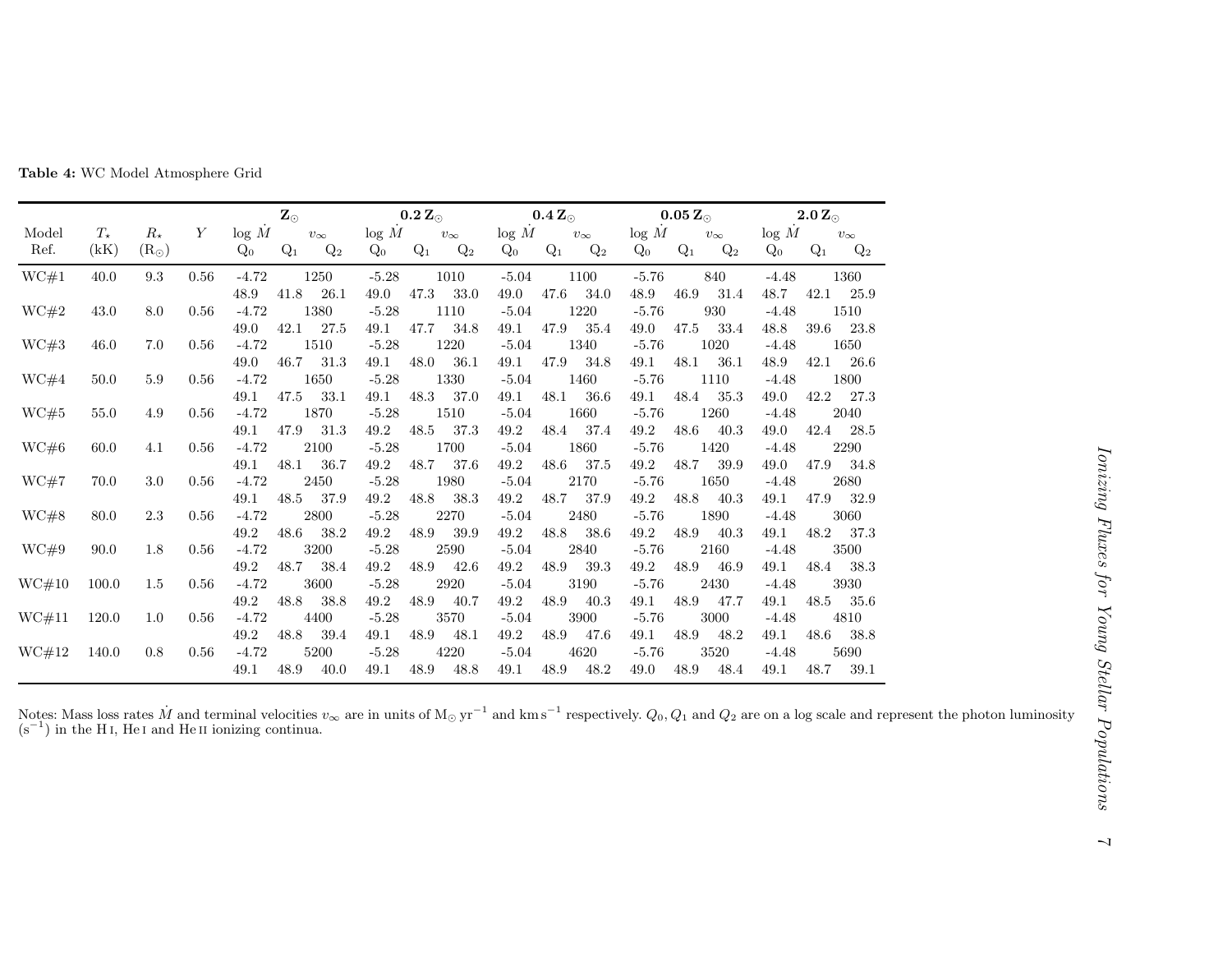# <span id="page-7-0"></span>8 L. J. Smith et al.

licity in Tables 1 and 2. To compute the models, we used version 1.16 of the WM-basic code which includes atomic models of all the important ions of 149 ionization stages of 26 elements from H to Zn. The wind structure was solved for consistently in the hydrodynamic part of WM-basic, corresponding to a velocity law with exponent  $\beta \sim 0.8$ . Intervention was required in order that the required mass loss rate and terminal velocity were obtained, for the stellar input parameters, via "force multipliers" which describe the radiative line acceleration. We tuned the force multipliers for each model by iteration to achieve the wind parameters given in Tables 1 and 2 ( $\dot{M}$  to within 5 per cent and  $v_{\infty}$ to within  $\pm 100 \ \mathrm{km s}^{-1}$ ). We have not included the effect of shocks in the stellar wind since shock characteristics are illdefined across the O spectral range. The presence of shocks will increase the ionizing flux at EUV and X-ray wavelengths (see Pauldrach et al. 2001 for details). In Tables 1 and 2, we also provide the photon luminosity in the H<sub>I</sub> (log  $Q_0$ ), He<sub>I</sub>  $(\log Q_1)$  and He II  $(\log Q_2)$  ionizing continua for each model.

#### 2.2 W-R star model atmospheres

The basic parameters of W-R stars have been substantially revised in recent years, due to the availability of increasingly sophisticated model atmospheres that are now able to reproduce their complex emission line spectra (see e.g. reviews of Hillier (1999); Crowther (1999)).

We have calculated a grid of expanding, non-LTE, lineblanketed WN and WC model atmospheres with the cmf-GEN code of Hillier  $\&$  Miller (1998) using what we consider to be the most appropriate parameters for these stars. Line blanketing is accounted for in this code using the concept of super-levels, with reasonably sophisticated model atoms for the dominant ionization stages, namely H, He, C, N, O, Ne, Si, S, Fe in WN stars and He, C, O, Si, Fe in WC stars. Subsequent to the completion of this grid, computational improvements permitted many other elements and ionization stages to be included in CMFGEN, but tests indicate that these tend to be second order effects.

In Tables 3 and 4, we present the parameters adopted in our WN and WC grids, parameterized by the stellar temperature  $T_*$ , the stellar radius  $R_*$  (both defined at a Rosseland optical depth of ∼ 10; see Section [4](#page-10-0) for a discussion of W-R temperature definitions), and the helium mass fraction Y. To define these parameters, we used results from recent studies presenting line-blanketed model atmosphere analyses of W-R stars. For the WN class, our main references were Herald, Hillier & Schulte-Ladbeck (2001) and Hillier & Miller (1998), supplemented by Crowther & Smith (1997) for H/He ratios. For the WC class, we were guided by the analyses of Hillier & Miller (1999), Dessart et al. (2000) and Crowther et al. (2002a). Nugis & Lamers (2000) present a compilation of the stellar parameters for 64 Galactic W-R stars and provide a good discussion of the uncertainties.

We defined a  $T_*$  range of 30 000–120 000 K for the WNs and assigned a decreasing hydrogen content from 24 per cent (representing a cool late WN star) to 2 per cent (representing a hot WNE star with  $T_* > 60000 \text{ K}$ , plus CNO equilibrium values in all cases. For the WC stars, we chose a  $T_*$  range of 40 000–140 000 K, and fixed C/He=0.2 and  $C/O=4$  by number. We assumed representative luminosities

of  $L = 3 \times 10^5$  L<sub>☉</sub> and  $2 \times 10^5$  L<sub>☉</sub> for the WN and WC models respectively.

The winds of W-R stars are believed to be inhomogeneous or clumped. Evidence for this comes from observations of line profile variability (e.g. Moffat et al. 1988) and the over-prediction of the strength of the scattering wings in theoretical line profiles (Hillier 1991). The significance of clumping is that it leads to a downward revision in W-R mass loss rates although the exact amount is unclear, since line profile analyses give  $\dot{M}/\sqrt{f}$  where f is the volume filling factor (e.g. Hillier & Miller 1999). In an analysis of the infrared and radio continuum fluxes for a large sample of W-R stars, Nugis, Crowther & Willis (1998) derived clumping-corrected mass loss rates a factor of 3–5 lower than the smooth wind values. This study, however, used a radio sample which is biased towards higher mass loss rates, and thus the clumping factors should be viewed as upper limits (C. Leitherer, priv. comm.). Recent line profile analyses using CMFGEN find good consistency using clumping factors of  $f \sim 0.1$  (e.g. Dessart et al. 2000; Crowther et al. 2002a), which correspond to mass loss rates that are a factor of  $\sim$  3 times lower than homogeneous models.

To derive representative mass loss rates at solar metallicity, we used the mass loss–luminosity–chemical composition relationships given by Nugis & Lamers (2000) which are based on the clumping-corrected mass loss rates of Nugis et al. (1998). Specifically for the WN stars, we used the relationship

$$
\log{\dot{M}} = -13.60 + 1.63 \log{\frac{L}{L_{\odot}}} + 2.22 \log{Y}
$$

which agrees well with results of line-blanketed analyses (Crowther 2001). For WC stars, Nugis & Lamers (2000) find that their mass loss rates do show an increase with luminosity but the scatter is large. Since we have chosen constant values of  $L$  and  $Y$  for all WC subtypes we used the WC linear regression relation of Nugis & Lamers (2000) to give a fixed mass loss rate of  $log M = -4.72$  at solar metallicity. To assign terminal velocities, we determined approximate spectral types and used the  $v_{\infty}$ –spectral type calibrations of Prinja et al. (1990).

It is not known whether the wind parameters of W-R stars scale with metallicity because the driving mechanism of their winds has not been conclusively determined, and their atmospheres are chemically enriched in the products of the CNO-cycle (WNs) and He-burning (WCs). In the past, it has usually been assumed that there is no scaling with metallicity.

Observationally, the parameters of Galactic and LMC WN stars do not show a clear metallicity dependence (Hamann & Koesterke 2000) although the factor of ∼ two change in metallicity may not be sufficient to reveal significant variations within the observational and modelling uncertainties. Crowther (2000) analysed one SMC WN star and again found no differences relative to comparable stars in the LMC and Galaxy, although the spread in properties was large. More recently, Crowther et al. (2002a) have studied a sample of LMC WC4 stars and derived wind densities which were ∼0.2 dex lower than Galactic WC stars analysed in the same manner (Dessart et al. 2000). Crowther et al. concluded that a metallicity dependence for W-R stars naturally explains the well known difference between the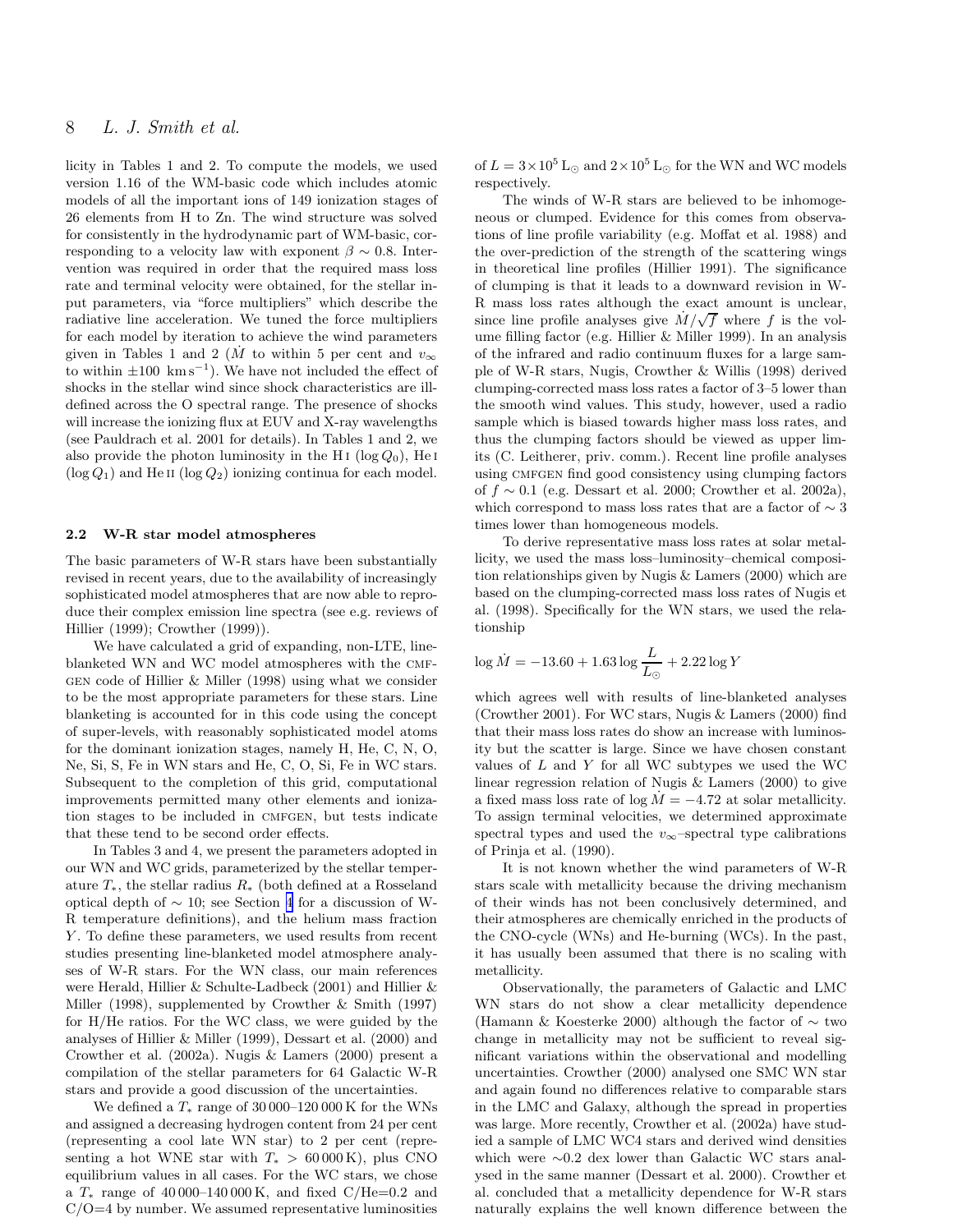<span id="page-8-0"></span>

**Figure 2.** The flux distribution of model WC#10 ( $T_*$  = 100 000 K) for three different assumptions about the abundances and mass loss scaling: (a) abundances and mass loss rate scaled to solar (black, solid); (b) abundances and mass loss rate scaled to  $0.05 Z_{\odot}$  (red, dashed); and (c)  $0.05 Z_{\odot}$  abundances but mass loss rate scaled to solar (blue, dotted). Only model (b) with wind parameters scaled to  $0.05 Z_{\odot}$  has a significant flux below the He<sup>+</sup> edge at 228 Å because of the reduced wind density. The flux is in units of ergs cm<sup>-2</sup>s<sup>-1</sup> Å<sup>-1</sup> measured at the stellar surface.

Galactic and LMC WC populations, since the classification diagnostic C<sub>III</sub>  $\lambda$ 5696 is extremely mass-loss dependent.

Recent theoretical work also indicates that the strength of W-R winds should be metallicity dependent. Although the precise wind driving mechanism is still unsolved, it is generally believed that radiation pressure with multiple scattering is responsible. The reduction in mass loss rates through clumping has alleviated the momentum problem but the momentum transfer efficiencies still lie in the range 2–20 (Nugis & Lamers 2000). Heavy metals are critical for initiating the outflow, even for WC stars, since the high ions of C and O do not possess enough driving lines in the correct energy range (Crowther et al. 2002a). Therefore we have adopted the same power law exponent scaling as used previously for the O star models (Sect. [2.1\)](#page-2-0). The weak metallicity effect identified by Crowther et al. (2002a) is consistent with the scaling in our approach.

Observations show that nebular He ii λ4686 emission is spatially associated with hot W-R stars in low metallicity environments (Garnett et al. 1991; Schaerer, Contini & Pinado 1999). Schmutz et al. (1992; hereafter SLG92) discuss the fact that the energy output above 54.4 eV depends on the mass loss rate. In a W-R star with a strong wind,  $He^{++}$  recombines at some point, whereas there is no recombination in a weak wind, and flux is emitted above 54.4 eV. In Fig. 2, we show the flux distribution of a WC model with  $T_* = 100000 \text{ K}$  for three different assumptions about the line blanketing and wind density. It is apparent that for a solar (i.e. unscaled) mass loss rate, no ionizing photons escape below 228 Å at  $Z = 0.05$  and  $Z = Z_{\odot}$ . Indeed, the emergent spectra are very similar, demonstrating that the reduced line blanketing at  $Z = 0.05 Z_{\odot}$  has a small effect. In contrast, the model which has wind parameters scaled to  $Z = 0.05 Z_{\odot}$  has a significant ionizing flux below the  $He<sup>+</sup>$  edge. We thus find that the wind density controls the transparency of the wind below 228  $\AA$  at a given stellar temperature and the effect of line blanketing is negligible. The photon luminosities of the models are given in Tables 3 and 4 in the form of  $\log Q_0$ ,  $\log Q_1$  and  $\log Q_2$ . It should be noted that no models with  $2Z_{\odot}$  abundances have significant  $Q_2$ fluxes.

The mass loss rates in Tables 3 and 4 are corrected for clumping since they are derived from the Nugis & Lamers (2000) relationship. For consistency, we have introduced clumping into the cmfgen model atmosphere calculations by adopting a volume filling factor  $f$  of 0.1 (Hillier  $\&$  Miller 1999). This has no effect on the emergent flux but does make a difference to the shape of the W-R line profiles. It is possible to recover the unclumped mass loss rates by multiplying the values in Tables 3 and 4 by  $1/f^{1/2}$ , i.e.  $\sqrt{10}$ . For these calculations, we assume a standard velocity law of  $v(r) = v_{\infty}(1 - R/r)^{\beta}$  with  $\beta = 1$ , and a Doppler line width of 200  $\mathrm{km\,s}^{-1}$ .

Since the wind density is such a critical parameter, our use of the Nugis & Lamers (2000) mass-loss-luminosity calibration deserves special mention. As discussed above, this reproduces the average mass-loss rates for strong-lined Galactic W-R stars rather well. The weak-lined W-R stars, however, fall up to ∼0.5 dex below this calibration. Some pathological stars have even weaker winds and are not accounted for in our calculations. Examples are HD 104994 (WN3) which Crowther, Smith & Hillier (1995) predicted to emit strongly in the  $He<sup>+</sup>$  continuum, whilst nebular  $He$  ii  $\lambda$ 4686 is observed in the H<sub>II</sub> region G 2.4+1.4 which is associated with Sand 4 (WO, Esteban et al. 1992). LMC W-R stars known to emit strongly below  $\lambda$ 228 Å also exist, such as Brey 2 (WN2, Garnett & Chu 1994). Fortunately, such W-R stars are relatively few in number, so it is probable that neglecting their contribution is acceptable for the large massive star population in a starburst.

## 3 MODEL ATMOSPHERE COMPARISONS

#### 3.1 O star models

The first expanding, line-blanketed, non-LTE grid of O star model atmospheres was introduced by Schaerer & de Koter (1997; hereafter SK97). These combined stellar structure and atmosphere or 'CoStar' models are used extensively in single star H ii region analyses (e.g. Oey et al. 2000) and spectral synthesis studies (e.g. Stasinska et al. 2001). The CoStar grid consists of 27 models covering the main sequence evolution of O3 to early B spectral types at metallicities of solar and  $0.2 Z_{\odot}$ . The mass loss rates are taken from Meynet et al. (1994) and are scaled with metallicity using an exponent of 0.5. To compare the WM-basic with the CoStar models, we have chosen a hot  $(T_{\text{eff}} = 43 \text{ kK})$ ; OB#14) early O supergiant model with a strong wind, and a cool (T<sub>eff</sub> =  $33$  kK; OB#7) late O dwarf model with a weak wind. In Figs. [3](#page-9-0) and [4](#page-9-0) we show the comparisons at solar and  $0.2 Z_{\odot}$  and also plot Kurucz (1992) LTE plane parallel models for reference. The details of the model parameters are given in the figure captions.

There are clearly significant differences in the emergent fluxes from the WM-basic and CoStar models. Considering first the O supergiant case, the WM-basic model has no flux below the He<sup>+</sup> edge at  $Z_{\odot}$  in contrast to the CoStar model whereas at  $0.2 Z_{\odot}$ , both models have flux below 228 Å. We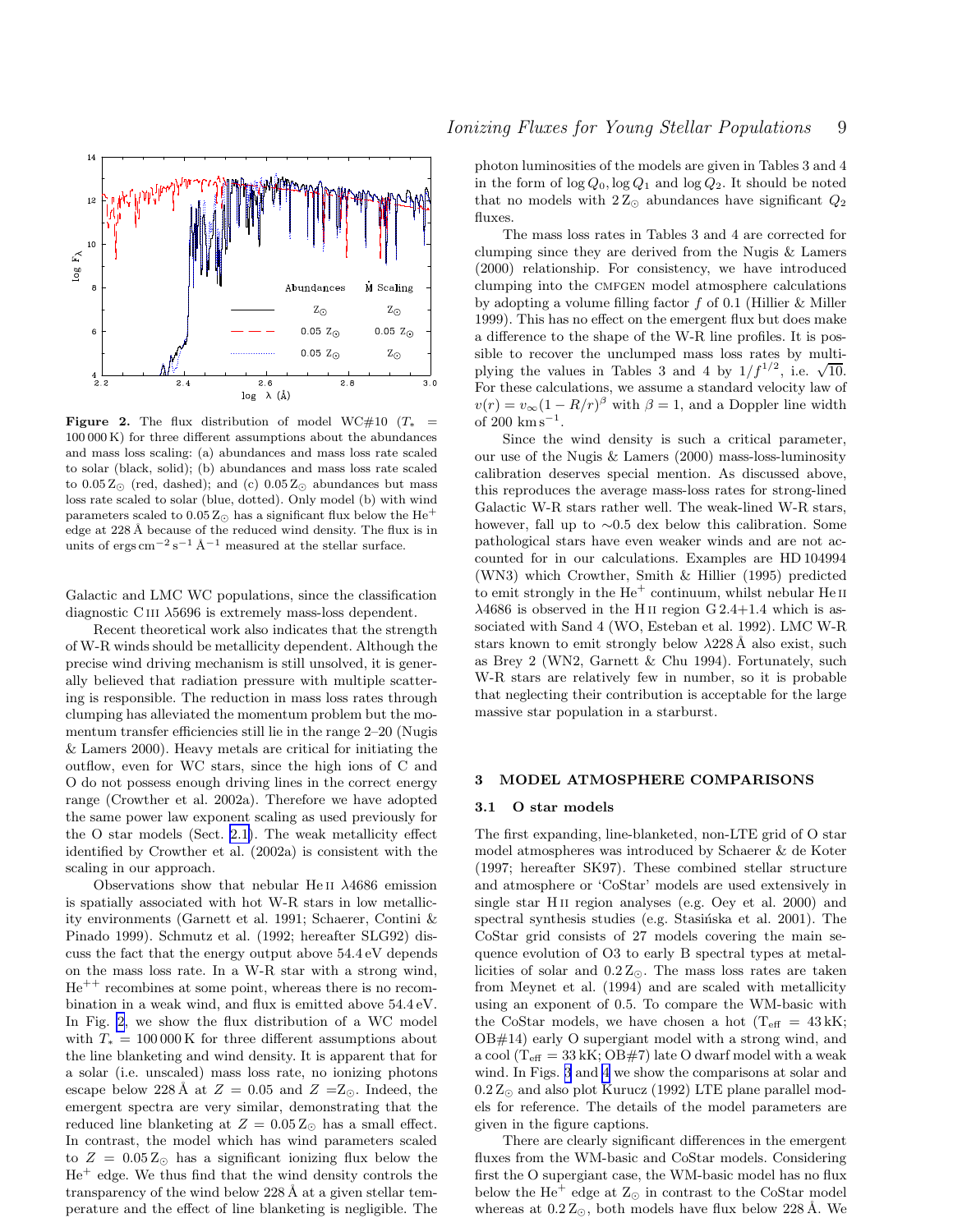<span id="page-9-0"></span>

Figure 3. Comparison of the emergent fluxes for an early O supergiant from a WM-basic (black, solid), a CoStar (red, dashed), and a Kurucz model (blue, dotted) at solar metallicity and  $0.2 Z_{\odot}$ . The model details for  $Z_{\odot}$  are: WM-basic OB#14  $T_{\text{eff}} = 42.6 \text{ kK}$ ;  $\log g = 3.67; R_* = 19.7 \,\text{R}_{\odot}; \log \dot{M} = -4.92; v_{\infty} = 2300 \,\text{km} \,\text{s}^{-1};$ CoStar #E3  $T_{\text{eff}}$  = 42.6 kK; log g = 3.71;  $R_*$  = 20.0 R<sub>☉</sub>;  $\log \dot{M} = -4.88; v_{\infty} = 2538 \,\mathrm{km} \,\mathrm{s}^{-1}$ ; and Kurucz  $T_{\text{eff}} = 42.5 \,\mathrm{kK}$ ;  $\log g = 5.0$ . The model parameters for  $0.2 Z_{\odot}$  are scaled as discussed in the text.

find again that the wind density is the critical parameter in determining the transparency below 228 Å for the WM-basic models; a model with an un-scaled (i.e. solar) mass loss rate and  $0.2 Z_{\odot}$  abundances has no flux below this wavelength (cf. Section [2.2\)](#page-7-0). The reason for the difference between the CoStar and WM-basic models at  $Z_{\odot}$  is less clear because both models have the same wind density. Crowther et al. (1999) explore the differences in the ionizing fluxes predicted by CMFGEN and the ISA-wind code of de Koter, Heap & Hubeny (1997) which is used for the CoStar atmosphere calculations. They suggest that the most likely reason for the difference is that isa-wind overestimates the far-UV flux because photon line-absorption and subsequent re-emission at longer wavelengths is not taken into account.

For the late O dwarf case, we find that the WM-basic model has a lower flux in the  $He^0$  continuum compared to both the CoStar and Kurucz models. It is closer to the Kurucz model, as expected for cool dwarf stars with low mass loss rates. The lower flux compared to the Kurucz model is probably due to non-LTE effects producing deeper line cores in the blocking lines (Sellmaier et al. 1996). SK97 investigated the excess flux in their dwarf models compared to plane parallel non-LTE models. They find that the temperature is too high in the region where the  $He^0$  continuum is formed and caution against the use of these models.



Figure 4. Comparison of the emergent fluxes for a late O dwarf from a WM-basic (black, solid), a CoStar (red, dashed), and a Kurucz model (blue, dotted) at solar metallicity and  $0.2 Z_{\odot}$ . The model details for  $Z_{\odot}$  are: WM-basic OB#7  $T_{\text{eff}} = 32.3$  kK; log  $g =$ 4.00;  $R_* = 10.1 \,\text{R}_{\odot}$ ; log  $\dot{M} = -6.74$ ;  $v_{\infty} = 1500 \,\text{km} \,\text{s}^{-1}$ ; CoStar #A2  $T_{\text{eff}} = 33.3 \text{kK}$ ; log  $g = 4.01$ ;  $R_* = 7.3 \text{R}_{\odot}$ ; log  $M = -6.86$ ;  $v_{\infty} = 2544 \,\mathrm{km \, s^{-1}}$ ; and Kurucz  $T_{\text{eff}} = 32.0 \,\mathrm{kK}$ ; log  $g = 4.0$ . The model parameters for  $0.2 Z_{\odot}$  are scaled as discussed in the text.

# 3.2 W-R models

As discussed in Section [2.2](#page-7-0), the W-R grid is based on current best estimates of wind parameters, temperatures, luminosities and chemical compositions. These parameters differ substantially from the pure helium W-R model grid of Schmutz et al. (1992) which is implemented in the Starburst99 evolutionary synthesis code. The SLG92 grid is defined by three parameters: the 'transformed radius'  $R_t$  (a measure of the inverse wind density) given by

$$
R_{\rm t} = R_* \left( \frac{10^{-4}}{dM/dt} \frac{v_{\infty}}{2500} \right)^{2/3},
$$

the stellar or core effective temperature  $T_*$ , and the velocity law exponent ( $\beta = 1$  or 2). In Starburst 99, SLG 92 W-R atmospheres are connected to the evolutionary tracks by interpolating  $T_*$  and  $R_t$  to match the hydrostatic effective temperature  $T_{\text{hyd}}$  tabulated in Meynet et al. (1994) and the M and  $v_{\infty}$  values of Leitherer et al. (1992) as a function of W-R type. As discussed in the next section, the interfacing of W-R atmospheres to evolutionary tracks is difficult because of the optically thick nature of the W-R winds. We have chosen to implement the CMFGEN W-R atmospheres by matching  $T_*$  to  $0.6T_{\text{hyd}} + 0.4T_{2/3}$  where  $T_{2/3}$  represents the corrected temperature tabulated by Meynet et al. (1994). To make a meaningful comparison between the SLG92 and the new W-R grids, we compare models that would be selected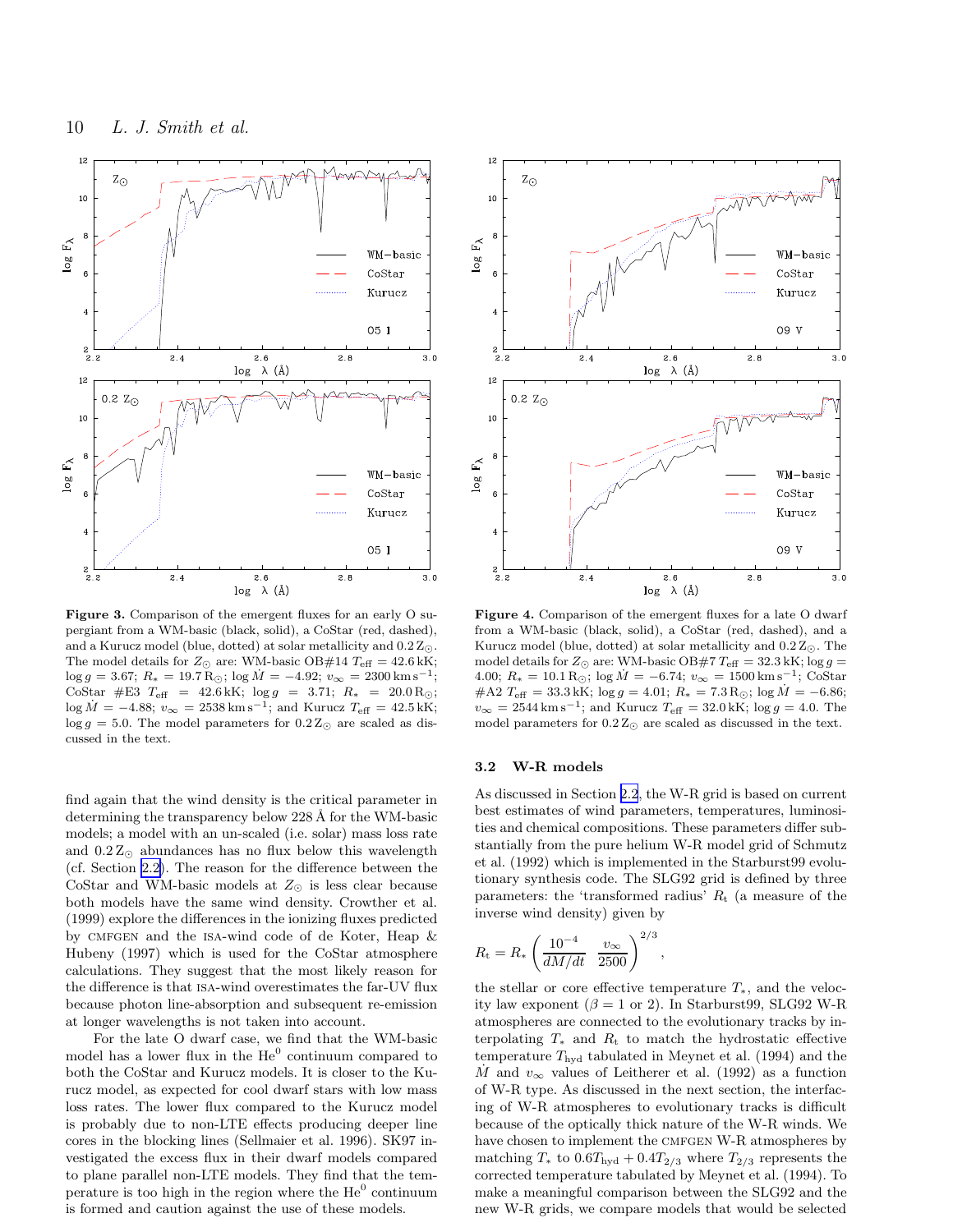<span id="page-10-0"></span>

Figure 5. The emergent fluxes for CMFGEN WN models with  $T_* = 45,60$  and  $90 \text{ kK}$  for  $Z = Z_{\odot}$  (black, solid) and  $0.2 Z_{\odot}$  (blue, dotted). For comparison, the SLG92 models are also plotted (red, dashed) that would be chosen in Starburst99 for the same evolutionary point at 4 Myr in the HRD but corresponding to the hydrostatic core Meynet et al. temperatures of 56.2, 82.2 and 130.1 kK. The transformed radii  $R_t$  of these three models are 17.9, 8.4 and  $1.7 R_{\odot}$ .

in Starburst99 and our updated version to represent a W-R star at a given evolutionary point in the H-R diagram.

In Fig. 5, we show three CMFGEN WN models with  $T_* = 45000, 60000$  and  $90000$  K for metallicities of solar and  $0.2 Z_{\odot}$ . For comparison, we plot the equivalent SLG92 models that would be chosen in Starburst99 at an age of 4 Myr corresponding to  $T_{\text{hyd}} = 56\,200, 82\,200$  and 130 100 K. Significant differences are seen because of the different wind densities, our inclusion of line blanketing, and the lower temperatures we adopt to match the W-R atmospheres to the evolutionary tracks. For the 45 000 K model, the emergent flux below 504 Å is much lower for the CMFGEN model at  $Z_{\odot}$ compared to SLG92 because of line blanketing, as shown by the increased flux in the  $0.2 Z_{\odot}$  model. The 60 000 K CMFGEN model has no flux below  $228 \text{ Å}$  in contrast to the higher temperature SLG92 model, and the flux below  $504 \text{ Å}$  is again reduced. The large difference in the emergent flux below  $228 \text{ Å}$ seen in Fig. 5 at  $90000 \text{ K}$  at  $Z_{\odot}$  between the CMFGEN and SLG92 model is due to the wind density effect discussed in Section [2.2,](#page-7-0) since the  $0.2 Z_{\odot}$  CMFGEN model has emergent flux below  $228 \text{ Å}.$ 

In Fig. 6, we plot two CMFGEN WC models with temperatures of  $T_* = 60000$  and 100 000 K and compare them to the models that would be chosen in Starburst99 at an age of 5 Myr corresponding to  $T_{\text{hyd}} = 78200$  and 126 100 K. The differences seen for the cooler case are similar to the



Figure 6. The emergent fluxes for CMFGEN WC models with  $T_* = 60$  and  $100 \text{ kK}$  for  $Z = Z_{\odot}$  (black, solid) and  $0.2 Z_{\odot}$  (blue, dotted). For comparison, the SLG92 models are also plotted (red, dashed) that would be chosen in Starburst99 for the same evolutionary point at 5 Myr in the HRD but corresponding to the hydrostatic Meynet et al. temperatures of 78.2 and 126.1 kK. The transformed radii  $R_t$  of these two models are 2.7 and 1.6 R<sub>☉</sub>.

45 000 K WN model comparison in that the line blanketing at  $Z_{\odot}$  produces a significant reduction in the flux in the  $He<sup>0</sup>$  continuum. The differences seen at  $100000K$  can be explained by the wind density determining the flux below  $228$  Å.

## 4 INTEGRATION INTO STARBURST99

Leitherer et al. (1999) present the evolutionary synthesis code Starburst99 which predicts the observable properties of galaxies undergoing active star formation, and is tailored to the analysis of massive star populations. The code is an improved version of that previously published by Leitherer & Heckman (1995). It is based on the evolutionary tracks of Meynet et al. (1994) for enhanced mass loss and the model atmosphere grid compiled by Lejeune et al. (1997), supplemented by the pure helium W-R atmospheres of Schmutz et al. (1992).

To integrate the new O star grid, we have simply replaced the Lejeune et al. (1997) LTE models by the WMbasic models for effective temperatures above 25 000 K, remapped to 1221 points over the wavelength range  $\log \lambda =$  $1.96-6.20$  Å, as required by the code. To ensure a smooth transition to the LTE models, we adopt the method of SV98: the WM-basic models are restricted to the  $T_{\text{eff}}$ -log g domain defined by  $\log g \ge 2.2$  and  $\log g < 5.71 \times \log T_{\text{eff}} - 21.95$ . The ionizing fluxes of giants were determined by averaging the supergiant and dwarf models, and renormalising to conserve the flux. Tests using real giant models show that this method is sufficiently accurate. We adopt the same method used by Leitherer et al. (1999) in choosing the best model atmosphere to represent an evolutionary point viz. selection using the nearest fit in  $\log g$  and  $T_{\text{eff}}$  and then interpolation, rescaling for  $T_{\text{eff}}$  and  $R$ .

The new W-R grid is based on current best estimates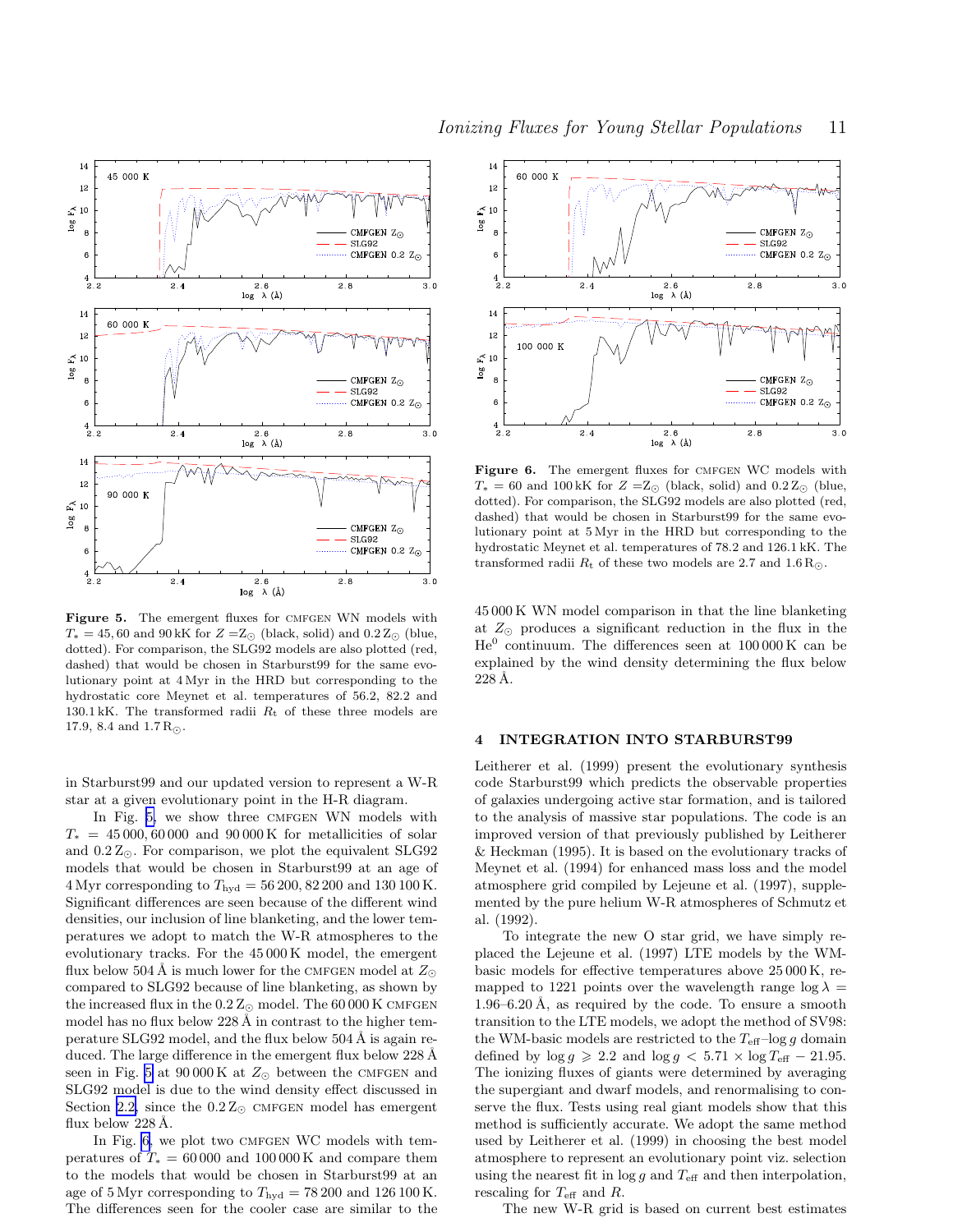<span id="page-11-0"></span>

Figure 7. Histogram plots of the temperature distribution for the WN and WC phases summed over the lifetime of the W-R phase as given by Starburst99 with the Meynet et al. (1994) evolutionary tracks at solar metallicity for an instantaneous burst with  $M = 10^6$  M<sub>☉</sub>. For each W-R type, we show the temperature distributions corresponding to the hydrostatic temperature  $T_{\rm hyd}$ (light grey), the corrected hydrostatic temperature  $T_{2/3}$  (dark grey) of Meynet et al. (1994), and the adopted  $T_* = 0.6T_{\text{hyd}} +$  $0.4T_{2/3}$  (black). The temperature bin sizes are 10 kK.

of W-R temperatures and these are considerably lower than those of SLG92 and the evolutionary model temperatures. The problem of interfacing W-R atmospheres with evolutionary tracks is an unresolved issue which SLG92 discuss in some detail. It exists because the temperature given by evolutionary models  $T_{\text{hyd}}$  refers to the hydrostatic core. Since W-R winds are optically thick, the observed radiation emerges at larger radii, and the temperature derived from observational analyses cannot be related to  $T_{\text{hvd}}$  without inward extrapolation. To overcome this, Maeder (1990) and Meynet et al. (1994) correct the hydrostatic  $T_{\text{hyd}}$  value by assuming a velocity law to give the radius corresponding to an optical depth of  $2/3$  and hence a lower temperature  $T_{2/3}$ . This does not, however, solve the problem because the corresponding  $T_{2/3}$  temperatures derived from W-R model atmospheres analyses are generally close to 30 000 K irrespective of W-R subtype. As discussed by SLG92, W-R model atmospheres are best characterized by the core temperature  $T_*$  which refers to the radius where the optical depth is  $\approx$ 10 (corresponding to a thermalization depth of unity for the continuum opacity which is dominated by electron scattering).

The problem is therefore how to assign a W-R model atmosphere characterized by  $T_*$  to an evolutionary model defined by two temperatures:  $T_{\text{hyd}}$  and  $T_{2/3}$ , with the former

being too hot and the latter too cool. In Starburst99, an SLG92 W-R atmosphere is assigned by interpolating  $T_*$  and  $R_t$  to match  $T_{\text{hvd}}$  of the Meynet et al. (1994) evolutionary models. Since the  $T_{\text{hyd}}$  values of Meynet et al. are higher than the new W-R grid values, we have assigned the W-R models to the tracks by matching  $T_*$  to  $0.6T_{\text{hyd}} + 0.4T_{2/3}$ . We arrived at this formalism by studying the distribution of temperatures in the W-R phase as given by Starburst99 for solar metallicity. We simply binned the number of WN and WC stars into 10 kK temperature bins and summed over the lifetime of the W-R phase. The resulting WN and WC temperature distributions are shown in Fig. 7.

For the WN stars, the temperature distribution for  $T_{\text{hvd}}$ shows one broad peak at ∼ 40 000 K and a second peak near 120 000 K. The distribution for the WC stars is flatter and peaks at ∼ 150 000 K. We first tried a simple average of the two Meynet et al. temperatures but this shifted the peak of the WN temperature distribution to a cool  $\sim 30000 \,\mathrm{K}$ . We then adjusted the bias between the two temperatures by trial and error and found that  $0.6T_{\text{hyd}}+0.4T_{2/3}$  gave a single temperature distribution for the WNs peaking at 40 000 K and extending to 100 000 K. The corresponding WC temperature distribution, as shown in Fig. 7, peaks at 110 000 K. Ideally, the next step would be to compare the adopted  $T_*$ distribution with observed W-R subtype vs. temperature distributions. Unfortunately there is insufficient data to do such a comparison. Nevertheless, our adopted  $T_*$  values for WN and WC stars span the range occupied by Galactic and LMC W-R stars, as derived by recent analyses (e.g. Hillier & Miller 1998; Herald et al. 2001; Crowther et al. 2002a). We also note that the WN and WC  $T_*$  peaks correspond to late WN and early WC stars. Studies of W-R galaxies (e.g. Guseva, Izotov & Thuan 2000) show that the composite W-R feature at  $\sim$  4680 Å is usually dominated by these types of W-R stars.

Finally, we have adopted the same switching technique employed by Leitherer et al. (1999): W-R atmospheres are used when the surface temperature of the Meynet et al. (1994) tracks exceeds 25 000 K and the surface hydrogen content is less than 0.4. In addition, a WN or WC model is chosen depending on whether  $C/N < 10$  (WN) or  $> 10$ (WC).

# 5 EVOLUTIONARY SYNTHESIS COMPARISONS

In Section [3](#page-8-0), we compared the new O and W-R model atmospheres with the grids of Schaerer & de Koter (1997) and Schmutz et al. (1992). We find that there are significant differences below 228 Å at  $Z_{\odot}$  (and higher) for the hot O supergiant and W-R models. We can thus expect large differences in the output ionizing fluxes of young massive star-forming regions, especially during the W-R phase. We compare the emergent flux distributions obtained with the new models integrated into Starburst99 to:

(i) the standard version of Starburst99 (which we will refer to as SB99) which uses the W-R atmospheres of Schmutz et al. (1992) for stars with strong mass loss and the LTE models from the compilation of Lejeune et al. (1997) for all other stars.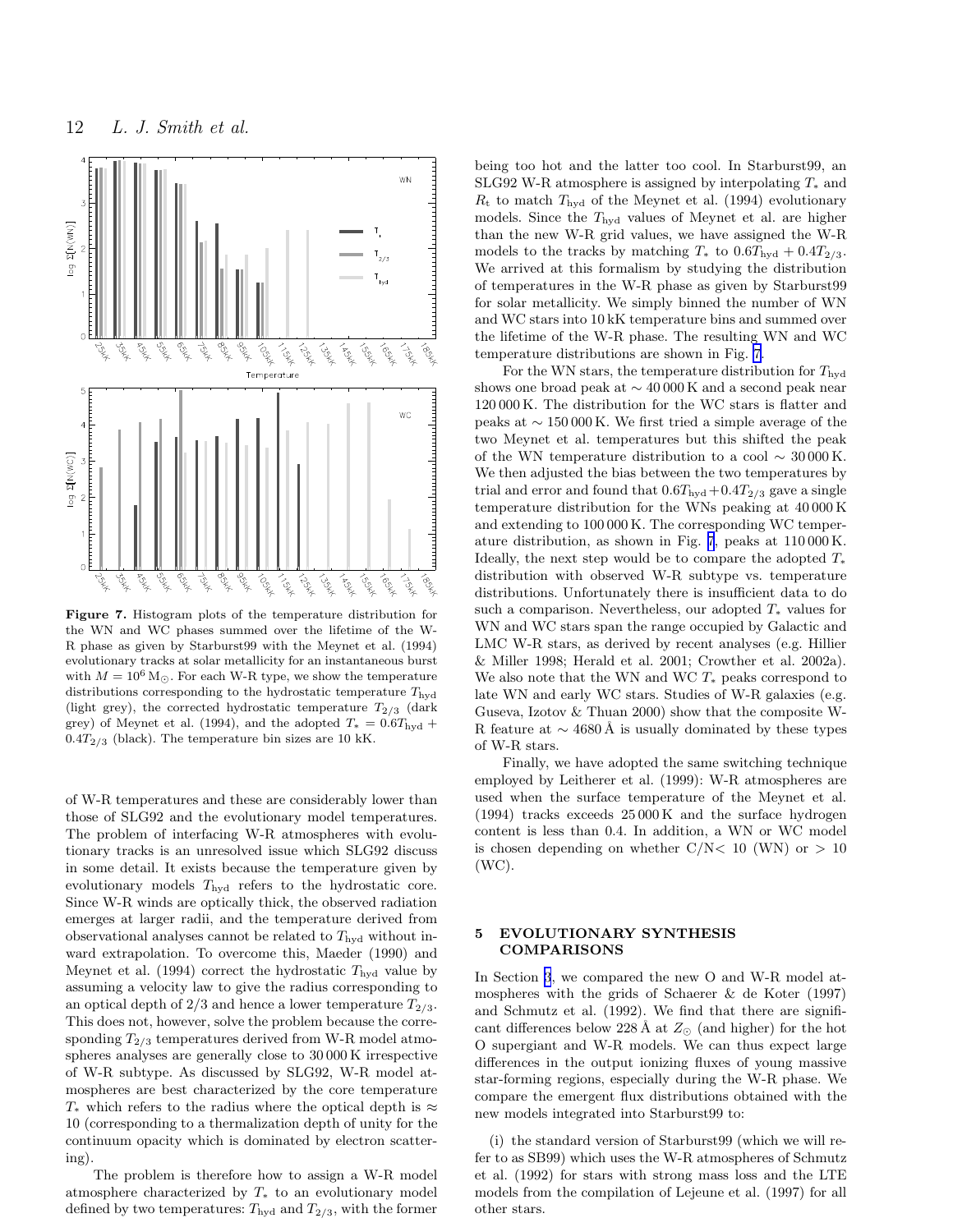

Figure 8. Spectral energy distributions of the new models (left-hand side) compared with Starburst99 (right-hand side) at time intervals of 1, 3, 4, 5 and 10 Myr for an instantaneous burst at  $Z_{\odot}$ .

(ii) a modified version of (i) with the CoStar models of Schaerer & de Koter (1997) replacing the LTE models for the main sequence evolution of massive stars. We have implemented these models as described in Schaerer & Vacca (1998) and use the solar metallicity grid for solar and above, and the  $0.2\,\mathrm{Z}_{\odot}$  grid for  $Z\leqslant 0.4\,\mathrm{Z}_{\odot}.$  We refer to these models as SV98 and have checked that the output is the same as the actual SV98 models for the hot O star phase. There are small differences in the W-R phase resulting from the different methods of interpolation used in the SB99 and SV98 codes.

We consider two types of star formation: an instantaneous burst and continuous star formation. We adopt a standard initial mass function (IMF) with a single Salpeter power law slope of 2.35 and lower and upper mass cut-offs of 1 and  $100 M_{\odot}$ . We use the enhanced mass loss tracks of Meynet et al. (1994) and calculate models for five metallicities: 0.05, 0.2, 0.4, 1 and  $2Z_{\odot}$ . We do not include the contribution of the nebular continuum.

## 5.1 Instantaneous burst

We adopt a standard instantaneous burst model with a total mass of  $10^6$  M<sub>☉</sub>. In Fig. 8, we show the spectral energy distributions obtained with the new model atmospheres compared with SB99 at time intervals of 1, 3, 4, 5 and 10 Myr for  $Z_{\odot}$ . The most dramatic differences occur below the He<sup>+</sup> edge at  $228 \text{ Å}$  during the W-R phase at  $3-5 \text{ Myr}$ . The new line-blanketed models have negligible flux below 228 Å at  $Z_{\odot}$ in contrast to the very hard ionizing fluxes of the SLG92 atmospheres. The detailed differences between the new models and previous work, and their dependence on metallicity are best seen by considering the ionizing fluxes and their ratios. In Fig. [9,](#page-13-0) we show the evolution of the photon luminosity from 1–8 Myr in the ionizing continua of H<sub>I</sub> (log  $Q_0$ ), He I (log  $Q_1$ ) and He II (log  $Q_2$ ) for 0.2 and  $Z_{\odot}$ . The evolution of the hardness of the ionizing spectra  $log(Q_1/Q_0)$  and  $log(Q_2/Q_0)$  for all five metallicities is shown in Fig. [10.](#page-13-0) The variation with metallicity is primarily due to the changing W-R/O ratio. The relative number of W-R stars formed and the duration of the W-R phase increases with metallicity because the lower mass limit for their formation decreases (Meynet 1995). The W-R/O ratio changes from 0.025 to 0.36 between  $Z = 0.05-2 Z_{\odot}$  at 3 Myr (SV98).

The ionizing flux in the Lyman continuum  $Q_0$  is determined mainly by hot main sequence stars. Fig. [9](#page-13-0) shows that  $Q_0$  is very similar to SV98 although the SB99 values are slightly lower because the Kurucz LTE models for hot O stars have smaller radii than the non-LTE O star models. The new models have lower ionizing fluxes below 504 Å at ages of less than  $\sim 7 \,\text{Myr}$  for metallicities  $\geq 0.4 \,\text{Z}_\odot$ . This is because W-R stars contribute an important fraction of the He<sub>I</sub> ionizing flux and our new W-R models are lineblanketed compared to the SLG92 grid used for the SB99 and SV98 models. The new O star models also have a lower ionizing flux in the He<sub>I</sub> continuum (Sect. [3.1\)](#page-8-0). The dependence of  $log(Q_1/Q_0)$  on metallicity is demonstrated in Fig. [10](#page-13-0). At 5 Myr, the ratio  $Q_1/Q_0$  is softer by a factor of 2 at  $2\,\mathrm{Z}_\odot$  compared to SB99 and SV98 because of the effect of the W-R line-blanketed atmospheres, whereas at  $Z = 0.05 Z_{\odot}$ , the models agree with SV98 because at this low metallicity, the main contributors to  $Q_1$  are O supergiants because of the low W-R/O ratio. In general, at sub-solar metallicities for  $Q_1/Q_0$ , the new models agree more closely with SV98 than SB99.

The most pronounced revisions are seen in  $Q_2$  during the W-R phase at 3–6 Myr in Fig. [9](#page-13-0) for  $Z_{\odot}$ . The number of He<sub>II</sub> ionizing photons emitted is now negligible compared to SV98 and SB99 because of the W-R wind density effect (Sect. [2.2\)](#page-7-0) and the conspicuous bump in the SV98 and SB99 models disappears. At metallicities below solar,  $Q_2/Q_0$ (Fig. [10\)](#page-13-0) is softer in the W-R phase compared to SV98 and SB99 by, for example, a factor of  $\sim 25$  at  $0.4 Z_{\odot}$ . The W-R subtypes can be identified since we have used different mod-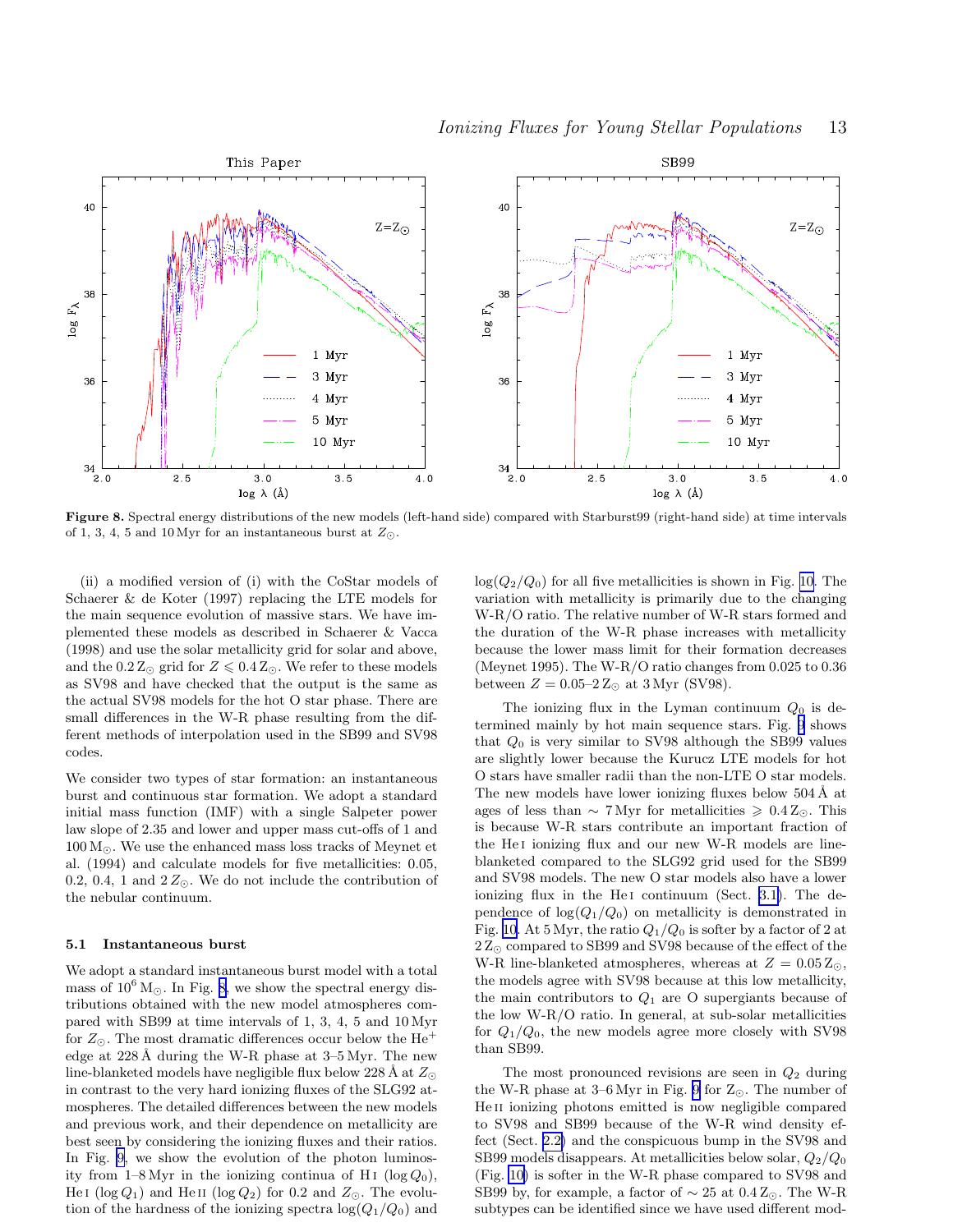<span id="page-13-0"></span>

Figure 9. The evolution of the photon luminosity for ages of 1–8 Myr in the ionizing continua of hydrogen (log  $Q_0$ ), He I (log  $Q_1$ ) and He II (log  $Q_2$ ) at 0.2 and  $Z_{\odot}$  for an instantaneous burst at time steps of 0.1 Myr. The new models (black, solid) are compared to the ionizing fluxes of: Starburst99 (SB99, red, dotted) using the stellar library of Lejeune et al. (1997) and the Schmutz et al. (1992) W-R models; the Schaerer & Vacca (1998) models (SV98, blue, dashed) using CoStar and Schmutz et al. (1992) W-R atmospheres.



**Figure 10.** The evolution of the hardness of the ionizing spectra shown by the ratios of  $log(Q_1/Q_0)$  (lefthand side) and  $log(Q_2/Q_0)$ (righthand side) at all five metallicities for an instantaneous burst and ages of 1–8 Myr. The details of the models are given in Fig. 9.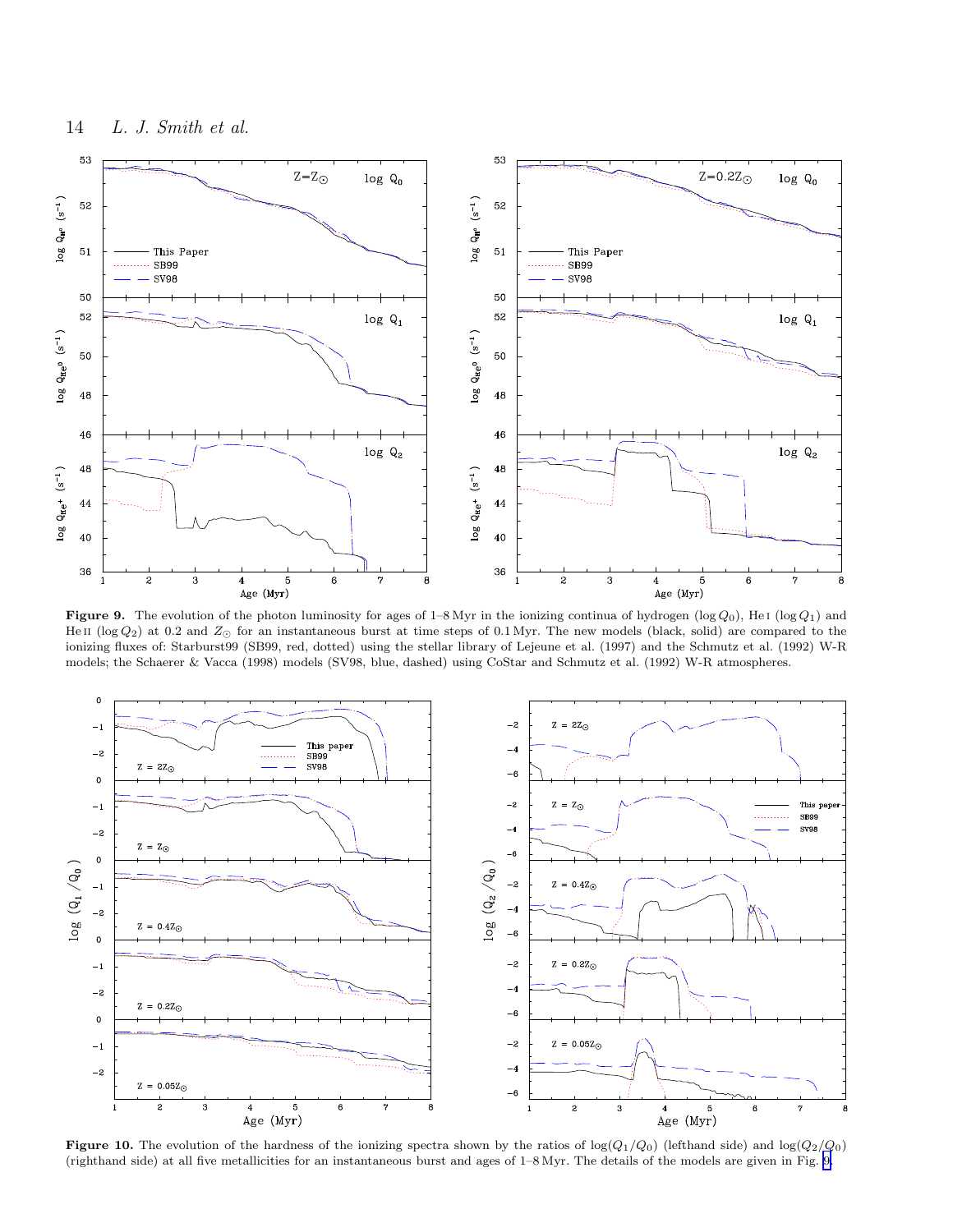<span id="page-14-0"></span>

Figure 11. Spectral energy distributions of the new models (left-hand side) compared with Starburst99 (right-hand side) at time intervals of 1, 3, 4, 5 and 10 Myr for continuous star formation at  $Z_{\odot}$ .

els for the WN and WC phases. At 0.4 Z⊙, the first W-R stars to form at 3.5 Myr are the late WN stars, the descendants of the most massive O stars. These stars then evolve to WC stars, and finally, near the end of the W-R phase, the O stars near the minimum mass limit for W-R formation, become WN stars. At  $Z = 0.05 Z_{\odot}$ , the W-R phase is short-lived because only the most massive O stars evolve into W-R stars. At all metallicities, the new O star models are softer compared to SV98 because the far-UV flux in the CoStar atmospheres is probably overestimated (see discussion in Sect. [3.1](#page-8-0)).

Overall, at metallicities of solar and higher, we find that the He<sub>II</sub> ionizing flux is negligible because of the high wind densities and significant line-blanketing. He II ionizing photons are produced during the W-R phase at metallicities below solar but  $Q_2/Q_0$  is much softer by a factor of ~ 20 compared to the SLG92 W-R models. In Section [7](#page-16-0), we discuss the presence of nebular He ii λ4686 as an indicator of a significant W-R population and its strength as a function of metallicity.

#### 5.2 Continuous star formation

For continuous star formation, we assume a star formation rate of  $1 M_{\odot}$  yr<sup>-1</sup> and the same IMF parameters adopted for the instantaneous case. In Fig. 11, we show the spectral energy distributions for continuous star formation. In Figs. [12](#page-15-0) and [13](#page-15-0), the log Q values and their log ratios are shown. After  $\sim$  5 Myr, a balance is achieved between massive star birth and death and the ionizing fluxes become time independent.

The differences shown between the various models in Fig. [12](#page-15-0) emphasize the differences between non-LTE and LTE models and blanketed vs. un-blanketed non-LTE models. Again, the predicted values of  $Q_1$  are lower than SV98 because of our use of line-blanketed W-R models and the lower ionizing fluxes of the WM-basic models. The difference in  $Q_2$  for ages  $\lt$  4 Myr between the SB99 and SV98 models

is simply due to LTE vs. non-LTE models being used for O stars. The increase in  $Q_2$  when the first W-R stars are formed is much less marked compared to SB99 and SV98 because of our use of line-blanketed W-R models. The low value of  $\log Q_2/Q_0 \approx -4$  implies that nebular He<sub>II</sub> will not be detectable at any metallicity from an integrated stellar population undergoing continuous star formation (Sect. [7\)](#page-16-0).

# 6 IMPACT ON NEBULAR DIAGNOSTICS

We now assess the impact of the new grid of model atmospheres on the ionization structure of H ii regions by considering single O star and synthetic cluster models as a function of age. To perform these tests, we have used the photoionization code CLOUDY (version 96, Ferland 2002).

## 6.1 Single star H ii regions

Many studies of the excitation of H ii regions have suggested that the ionizing continuum becomes softer with increasing metal abundance (e.g. Shields 1974; Stasińska 1980; Vílchez & Pagel 1988). Shields & Tinsley (1976) first suggested that this relationship could be explained by a metallicitydependent upper mass limit for star formation. Recently, Bresolin et al. (1999) and Kennicutt et al. (2000) have confirmed the decrease in effective temperature with increasing metal abundance. They discuss the possibility of a lower upper mass limit operating at abundances above solar, although they caution that insufficient line blanketing in the model atmospheres at high abundances may be the root cause. We are now able to test this since our new O star grid contains fully line-blanketed models up to  $2Z_{\odot}$ .

The nebular line ratio He I  $\lambda$ 5786/H $\beta$  is a sensitive diagnostic of the stellar temperature over the narrow range where helium is partially ionized, corresponding to  $\approx 35\,000$ – 40 000 K, but is insensitive to changes in the ionization parameter U (Bresolin et al. 1999). Using the appropriate O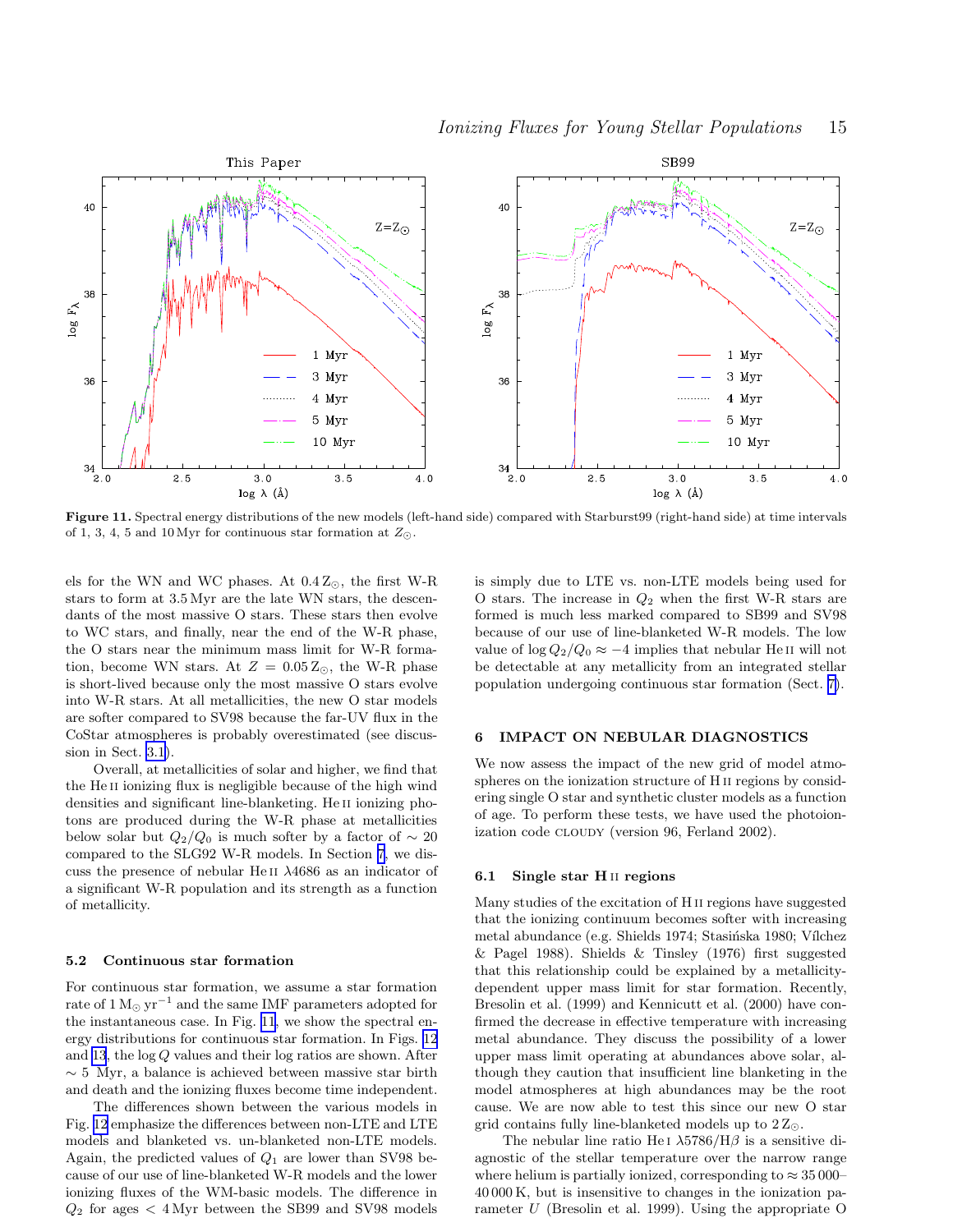<span id="page-15-0"></span>

Figure 12. The evolution of the photon luminosity for ages of 1–10 Myr in the ionizing continua of hydrogen (log  $Q_0$ ), He i (log  $Q_1$ ) and He II (log  $Q_2$ ) at 0.2 and  $Z_{\odot}$  for continuous star formation at time steps of 0.1 Myr. The details of the models are given in Fig. [9.](#page-13-0)



**Figure 13.** The evolution of the hardness of the ionizing spectra shown by the ratios of  $log(Q_1/Q_0)$  (lefthand side) and  $log(Q_2/Q_0)$ (righthand side) at all five metallicities for continuous star formation and ages of 1–10 Myr. The details of the models are given in Fig. [9.](#page-13-0)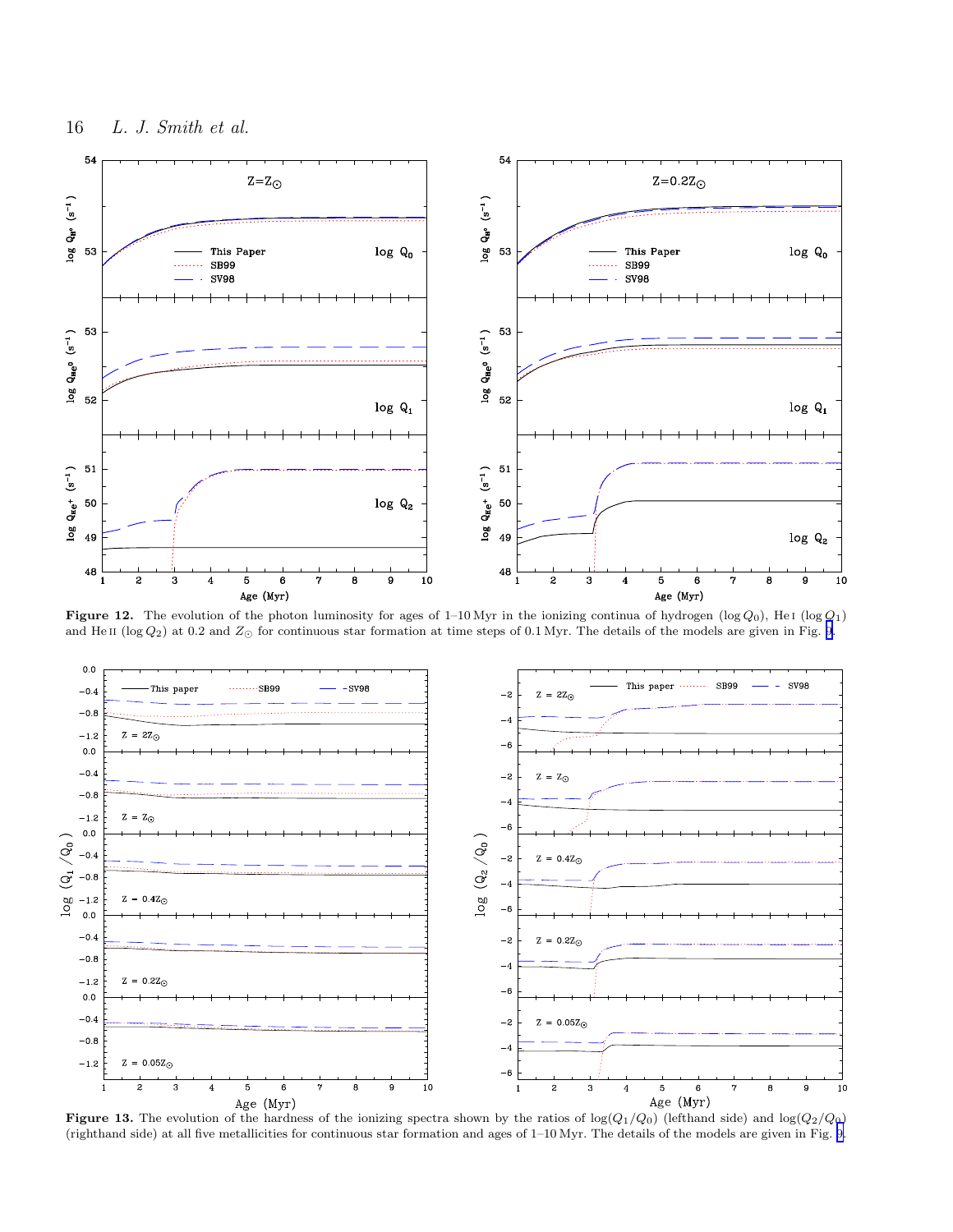<span id="page-16-0"></span>

Figure 14. The predicted nebular He<sub>I</sub>  $\lambda$ 5786/H $\beta$  ratio plotted against metallicity for effective temperatures between 37–45kK for WM-basic, CoStar and Kurucz O V model atmospheres.

dwarf models listed in Table 1, we have calculated simple dust-free, plane-parallel, ionization-bounded photoionization models with  $log U = -3.0$  and a constant gas density  $n = 50 \text{ cm}^{-3}$  with a filling factor of unity. We adopt the abundances and depletion factors given by Dopita et al. (2000) for solar metallicity and scale these for other metallicities. For the helium abundance as a function of metallicity, we use the formula given by Dopita et al. (2000). To compare our results with the CoStar models, we have used the model grid available within cloudy corresponding to main sequence stars for metallicities of  $0.2 Z_{\odot}$  and  $Z_{\odot}$ , and interpolated to match the temperatures of the WM-basic models. For Kurucz LTE models, we have used models that are the closest match to the WM-basic models in effective temperature and log g.

In Fig. 14, we plot He i  $\lambda$ 5786/H $\beta$  against metallicity for three temperatures: 37 000, 40 000 and 45 000 K. At the lower two temperatures, He is partially ionized and thus sensitive to changing effective temperature. For the WMbasic models, He becomes completely ionized at temperatures  $\geq 43000$  K. Considering the lower two temperatures only, the Kurucz data points increase gradually with abundance. Since the observed He i  $\lambda$ 5786/H $\beta$  ratio shows a decrease with increasing abundance (e.g. Bresolin et al. 1999), this has led to the suggestion that effective temperature decreases with increasing Z. We see, however, that the WMbasic model predictions are not flat but show a decrease between 1 and  $2Z_{\odot}$ . This is because our new line-blanketed models have a softer ionizing flux in the He<sub>I</sub> continuum at high Z (Fig. [10\)](#page-13-0) because of the deeper line-core depths in non-LTE. The strength of He<sub>I</sub>  $\lambda$ 5876 for a given effective temperature therefore decreases with increasing metal abundance in a similar fashion to the observations.

The second significant difference between the WM-basic and the Kurucz and CoStar models is the large offset in the effective temperature for a given He i line strength at a single metallicity. For example at  $Z_{\odot}$ , at a temperature of 37000 K, He ι  $\lambda$ 5786/H $\beta$  = 0.10 (WM-basic); 0.12 (CoStar); and 0.05 (Kurucz). The absolute effective temperatures therefore depend heavily on the model atmospheres employed.

#### 6.2 Cluster models

Bresolin et al. (1999) compared observational diagnostic diagrams for extragalactic H ii regions with the predictions of the cluster models of Leitherer & Heckman (1995). They found that the observed line ratios could only be reproduced for ages of 1 and 2 Myr, and concluded that either the W-R ionizing continua are too hard, or the H ii regions are disrupted at a young age. More recently, Bresolin & Kennicutt (2002) studied a sample of metal-rich extragalactic H ii regions. Some of these objects have W-R features in their spectra but the nebular line ratios are not affected i.e. they find no observational evidence that H ii regions ionized by clusters containing W-R stars show any signs of harder ionizing fluxes.

In Fig. [15](#page-17-0), we plot the "radiation softness" parameter  $\eta'$  defined by Vílchez & Pagel (1988) as

$$
\eta' = \frac{\left[ \text{O{\,\sc{II}}} \right]\lambda\lambda 3726, 3729/\left[ \text{O{\,\sc{III}}} \right]\lambda\lambda 4959, 5007}{\left[ \text{S{\,\sc{II}}} \right]\lambda\lambda 6717, 6731/\left[ \text{S{\,\sc{III}}} \right]\lambda\lambda 9069, 9532}
$$

against the abundance parameter  $R_{23} = (0 \text{ II}] \lambda 3727 + 0$ III]  $\lambda\lambda$ 4959, 5007)/Hβ. The  $η'$  parameter is a sensitive measure of the softness of the radiation field and provides an excellent test of the correctness of our new models. We show the predicted values of  $\eta'$  for metallicities of 2, 1 and  $0.2 \, \rm Z_{\odot}$ and ages of 1–5 Myr (i.e. up to the end of the W-R phase) for an instantaneous burst model of mass  $10^6 M_{\odot}$ . We have used the same photoionization model parameters as in Sect. [6.1](#page-14-0) and since  $\eta'$  is sensitive to the ionization parameter, we show two cases with  $log U = -3$  and  $-2$ . We compare the predictions of the new grid with the CoStar and SLG92 W-R models of SV98 and the observational data of Bresolin et al. (1999). It can be seen that the SV98 models are too hard, particularly for the  $log U = -2.0$  case, whereas the new models are coincident with the data points. We conclude that, for the parameter range explored, the ionizing fluxes of the new models are in much better agreement with the observed emission line ratios of H ii regions than previous model grids.

## 7 DISCUSSION

The success of the technique of evolutionary synthesis for deriving the properties of young stellar populations depends on the accuracy of the model atmospheres and evolutionary tracks for massive stars. In this paper, we have sought to provide a grid of realistic ionizing fluxes for O and W-R stars using the latest line-blanketed, non-LTE atmosphere codes. We have carefully chosen the input stellar parameters to reflect current values available in the literature. While these appear to be well established for the O spectral class, there have been major revisions for the W-R stars. We have incorporated these changes by using lower clumpingcorrected mass loss rates and lower temperatures compared to the previous W-R grid of SLG92. We have also introduced metallicity-dependent mass loss rates because recent observational and theoretical work indicate that the strength of W-R winds should scale with heavy metal abundance (Crowther et al. 2002a).

The lower, metallicity-dependent, W-R mass loss rates have implications for the amount of mass and energy returned to the interstellar medium from young starbursts.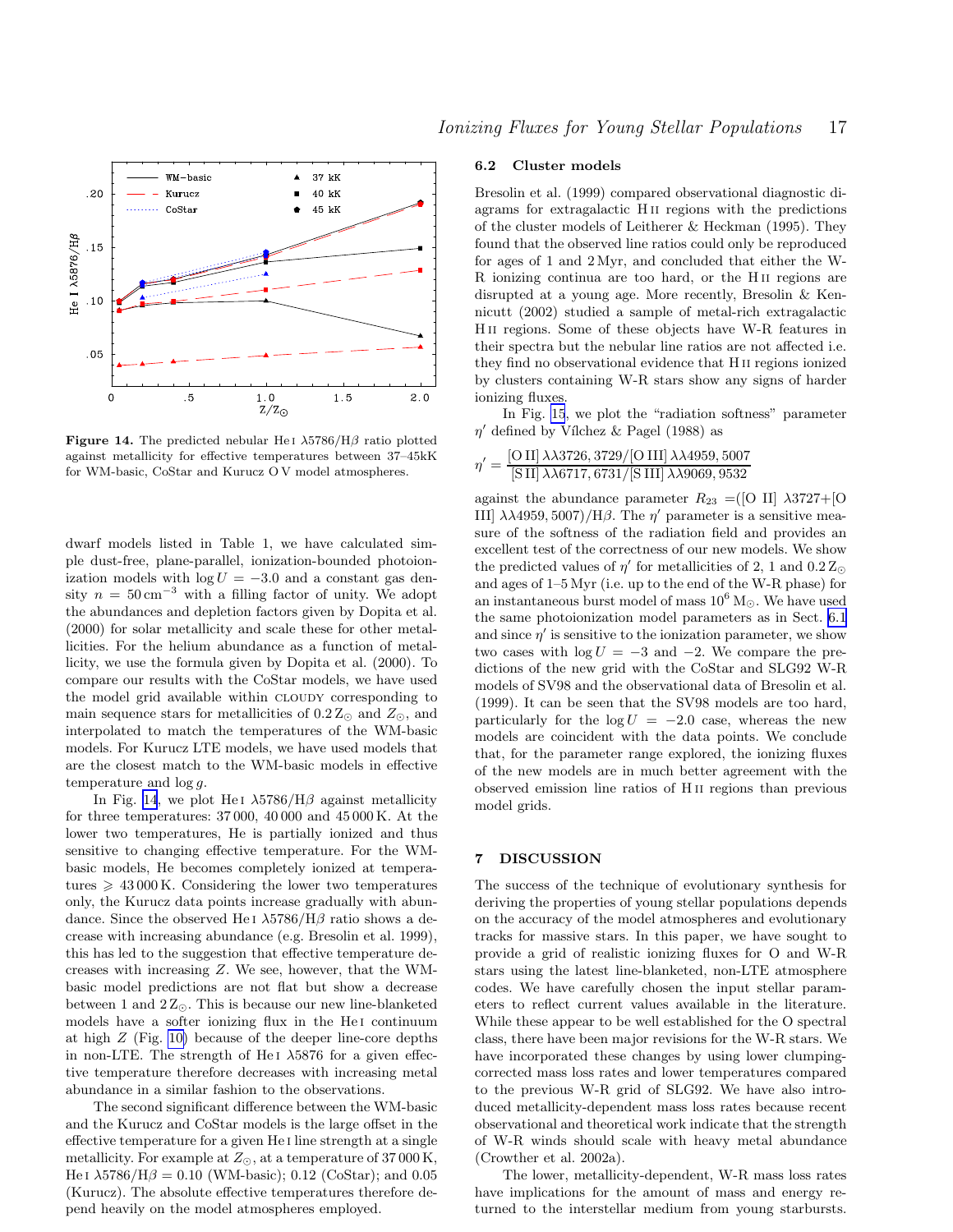<span id="page-17-0"></span>

Figure 15. The predicted strength of the softness parameter  $\eta'$  plotted against the abundance indicator  $R_{23}$  for 2, 1 and 0.2 $Z_{\odot}$  for cluster models with log  $U = -3$  and  $-2$  using (a) the models in this paper and (b) the CoStar and SLG92 models of SV98. The observed data points for the extragalactic H<sub>II</sub> region sample of Bresolin et al. (1999) are shown for comparison.

We will address this topic in a future paper. Briefly, in comparison to Leitherer et al. (1992), we find that W-R stars no longer dominate the energy input, particularly at low metallicity. Our revised O star mass loss rates, however, are larger than those given by the analytical formula of Leitherer et al. (1992), and this leads to an overall increase in the rates of mass and energy input.

As discussed in Section [3](#page-8-0) and SLG92, the emergent flux below 228 Å depends on the wind density and hence the scaling law used to scale the wind parameters with metallicity. The precise scaling even for O stars has not been determined empirically and relies on the predictions of radiatively-driven wind theory. It is of course unknown for W-R stars and we simply chose to use the O star scaling law. The predicted number of  $He<sup>+</sup>$  ionizing photons at metallicities below solar should therefore be considered as rather uncertain.

We now discuss the presence of nebular He ii λ4686 emission. Guseva et al. (2000) compile a list of 30 H II galaxies with nebular He ii detections. Schaerer (1996) used CoStar and the SLG92 models to synthesize the strength of nebular He<sub>II</sub>  $\lambda$ 4686 emission in the early stages of a starburst. Schaerer predicts that strong nebular He ii emission will be present during the W-R phase with  $I(HeII)/I(H\beta)$ = 0.01–0.025 for  $0.2 Z_{\odot} \leqslant Z \leqslant Z_{\odot}$ . Guseva et al. (2000) find that the predicted He ii emission line strengths (as given by SV98) agree reasonably well with the observations except that the SV98 models predict the highest  $I(HeII)/I(H\beta)$ ratios to occur at 1 and  $2Z_{\odot}$ , while no nebular He II is detected in objects with  $Z > 0.2 Z_{\odot}$ . They also find that W-R stars cannot be the sole source of nebular He ii emission since only 60 per cent of their sample have W-R stars present, and

they suggest additional mechanisms such as radiative shocks are needed to explain all the observations.

Assuming case B recombination and an ionizationbounded nebula, the strength of He II  $\lambda$ 4686 relative to H $\beta$  is given by  $I(\text{He II})/I(\text{H}\beta) = 2.14 Q_2/Q_0$  (SV98). If we further assume that the minimum detectable  $I(\text{He II})/I(\text{H}\beta) = 0.01$ , then  $\log Q_2/Q_0 \ge -2.33$  for HeII  $\lambda$ 4686 to be observable. From Fig. [10](#page-13-0), the highest value of  $\log Q_2/Q_0 = -2.4$ , corresponding to  $I(\text{He II})/I(\text{H}\beta) = 0.08$ , occurs at the beginning of the W-R phase at  $0.2 Z_{\odot}$ . Thus any nebular HeII will be marginally observable. With the current grid of lineblanketed W-R models, it seems unlikely that the observed nebular He ii associated with W-R galaxies is in general due to W-R star photoionization.

We must emphasize that the W-R grid is based on the observational parameters of "normal or average" W-R stars and thus excludes the rare, hot early WN and WO stars with weak winds and significant fluxes above 54 eV. Since we do not understand the reasons for their extreme parameters, it is impossible to predict their impact on the ionizing output of young starbursts. Given their rarity in the Galaxy and LMC, we expect their influence to be negligible. But, if for example, they are formed via the binary channel in significant numbers at low  $Z$ , they may become an important source of He<sup>+</sup> ionizing photons. We have also neglected shocks in the stellar winds; they will increase the ionizing flux in the EUV. It is not known how the strength of these shocks (caused by instabilities in the line-driving force) will scale with metallicity.

The problem of assigning W-R atmospheres to evolutionary models is a long-standing one and has been extensively discussed by SLG92 and in Section [3.2](#page-9-0). To connect our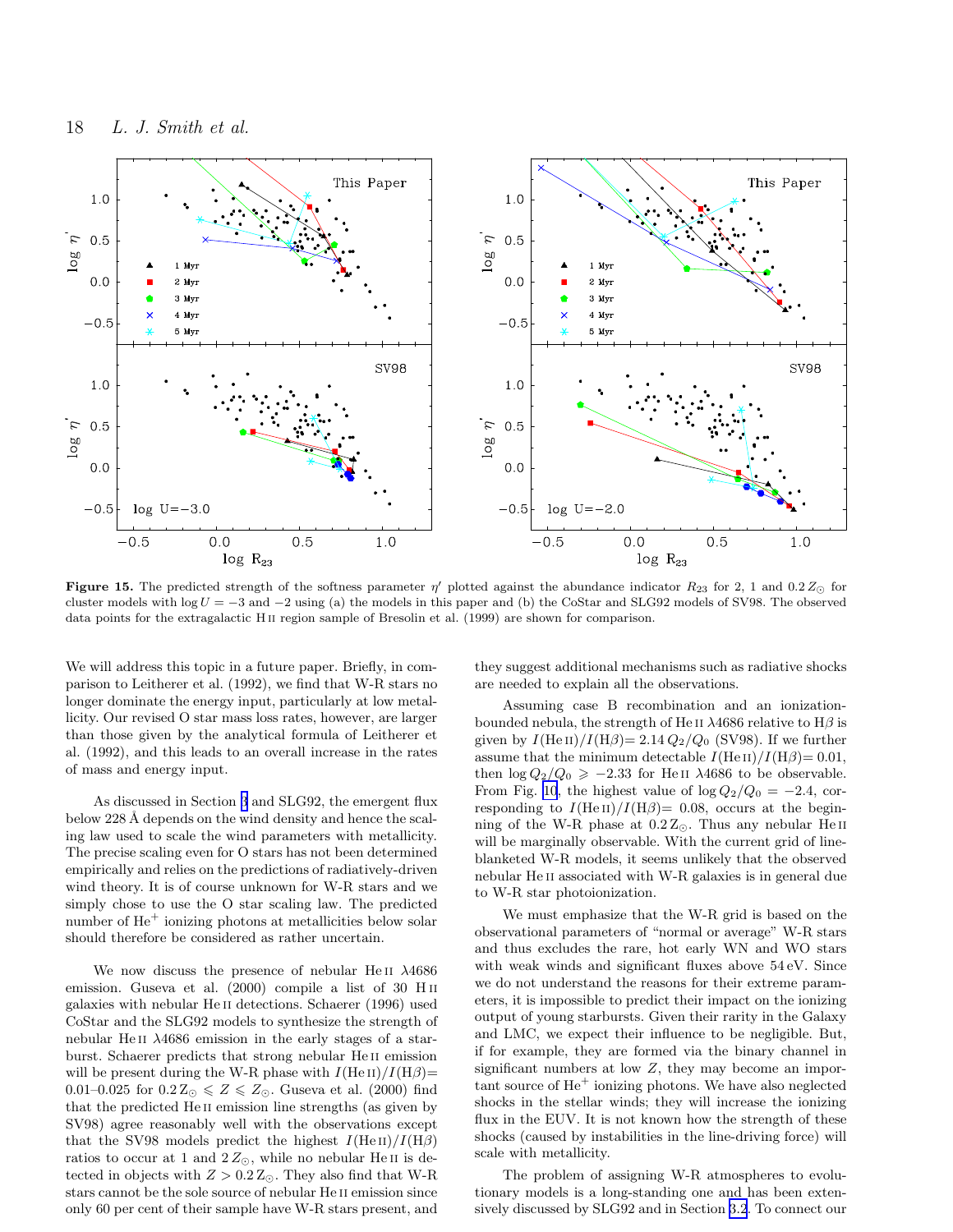<span id="page-18-0"></span>new W-R models to the evolutionary tracks, we matched T<sup>∗</sup> to  $0.6T_{\text{hyd}} + 0.4T_{2/3}$  rather than matching  $T_*$  directly to  $T_{\text{hvd}}$ , as in Leitherer et al. (1999) because of the lower temperatures of the new W-R grid. The differences we find for starbursts in the W-R phase compared to the results of SV98 and Leitherer et al. (1999) is therefore potentially a combination of the effects of line blanketing and using lower temperature W-R models. The overall effect of the method we have used to connect the new W-R grid with the evolutionary tracks can be gauged from Figs. [9](#page-13-0) and [10.](#page-13-0) The relative heights of the WN and WC bumps at  $\sim$  3.5 and 5 Myr are very similar for all three comparisons. This suggests that the main differences we find in the W-R phase are primarily due to the inclusion of line-blanketing and that the lower temperatures are a secondary effect. The formalism that we used to interface the W-R grid to the evolutionary tracks should, however, be considered as rather uncertain. For this reason, it is treated as a free parameter in the up-dated Starburst99 code.

Finally, we mention that the predictions we have made for the W-R phase as a function of metallicity depend on the evolutionary tracks of Meynet et al. (1994) for single stars with enhanced mass loss rates. Leitherer (1999) has compared various W-R synthesis models and discusses the differences in single and binary models. He finds that the W-R/O and WC/WN ratios are highest when the enhanced mass loss tracks are used, and that the W-R phase extends to between 6 and 10 Myr when binary formation is included (see also SV98). Recent evolutionary models including rotation (Maeder & Meynet 2000) have removed the necessity of artificially increasing the mass loss rate to obtain better agreement with observations of W-R stars. The lifetime of the W-R phase is increased, the WC/WN ratio is reduced, and more W-R stars are produced at low Z (Maeder & Meynet 2001). The next stage in improving evolutionary synthesis models should be the inclusion of evolutionary models with rotation.

## 8 CONCLUSIONS

We have presented a large grid of non-LTE, line-blanketed models for O and W-R stars covering metallicities of 0.05, 0.2, 0.4, 1 and  $2Z_{\odot}$ . The grid is designed to be used with the evolutionary synthesis code Starburst99 (Leitherer et al. 1999) and in the analysis of H ii regions ionized by single stars. We have computed 110 models for O and early B stars using the WM-basic code of Pauldrach et al. (2001). The OB stellar parameters are defined at solar metallicity and are based on the most recent compilations of observational data. The mass loss rates and terminal velocities have been scaled according to metallicity by adopting power law exponents of 0.8 and 0.13 (Leitherer et al. 1992).

For the W-R grid, we used the model atmosphere code cmfgen of Hillier & Miller (1998) and computed 60 WN and 60 WC models. The new grid is based on what we consider to be the most realistic parameters derived from recent observations and individual model atmosphere analyses. In particular, the upper temperature limit of the grid is 140 000 K since the vast majority of W-R stars that have been analysed fall below this value. For the W-R mass loss rates at solar metallicity, we used the relationships derived by Nugis

& Lamers (2000) which are corrected for inhomogeneities in the W-R winds. For the first time, we have introduced a W-R wind/metallicity dependence and adopted the same power law exponents used for the O star models. We argue in Sect. [2.2](#page-7-0) that recent theoretical and observational work indicate that the strengths of W-R winds must depend on metallicity. We stress that the new W-R grid excludes the few known examples of individual hot W-R stars with weak winds that have significant ionizing fluxes above 54 eV. Since they are so rare (in the Galaxy and LMC, at least), we expect them to make a negligible contribution to the ionizing flux of a young starburst.

We find significant differences in the emergent fluxes from the WM-basic models compared to the CoStar models of Schaerer & de Koter (1997). For supergiants, the wind density determines the transparency below 228 Å. Generally, we find a lower flux in the He<sub>I</sub> continuum with important implications for nebular line diagnostic ratios. We believe that the CoStar models over-predict the number of  $He^0$  ionizing photons through the neglect of photon absorption in line transitions and their re-emission at longer wavelengths (Crowther et al. 1999).

We compared the new W-R model emergent fluxes with the pure helium W-R models of Schmutz et al. (1992) which have very different parameters (particularly wind densities and temperatures). We find that at  $\sim 45000 \,\mathrm{K}$  for solar metallicity WN models, the emergent flux below  $504 \text{\AA}$  is much lower than the SLG92 models because of the inclusion of line blanketing. At 60 000 K, we find that blanketing is less important, and at 90 000 K, the wind density controls the emergent flux below  $228 \text{\AA}$ .

The WM-basic model grid has been integrated into Starburst99 (Leitherer et al. 1999) by directly replacing the Lejeune et al. (1997) LTE model library. For the W-R grid, we have used a new method of matching the models to the evolutionary tracks by taking a weighted mean of the uncorrected hydrostatic temperature  $T_{\text{hyd}}$  and the corrected hydrostatic temperature  $T_{2/3}$ . This is necessary because of our lower, more realistic temperatures, particularly for the WC stars.

We next compared the output ionizing fluxes of the new grid integrated into Starburst99 with the evolutionary synthesis models of Leitherer et al. (1999) and Schaerer & Vacca (1998) for an instantaneous burst and continuous star formation. The changes in the ionizing outputs are dramatic, particularly during the W-R phase, with the details depending on metallicity because of line-blanketing and wind density effects. For an instantaneous burst, we find that the number of  $\text{He}^+$  ionizing photons  $(Q_2)$  emitted during the W-R phase is negligible at  $Z_{\odot}$  and higher. At lower metallicities,  $Q_2/Q_0$ is softer by a factor of  $\sim$  20 compared to the SLG92 models. In contrast to Schaerer (1996), we predict that nebular He<sub>II</sub> will be at, or just below, the detection limit in low metallicity starbursts during the W-R phase. We also find lower  $He^{0}$ ionizing fluxes for  $Z \geq 0.4$   $Z_{\odot}$  and ages of  $\leq 7$  Myr compared to SV98 because of the smaller contributions of the line-blanketed models. The ionizing fluxes of the continuous star formation models emphasize the differences found for the single star models.

We have tested the correctness of the new model grid by computing nebular line diagnostic ratios using CLOUDY and single star and evolutionary synthesis models as inputs.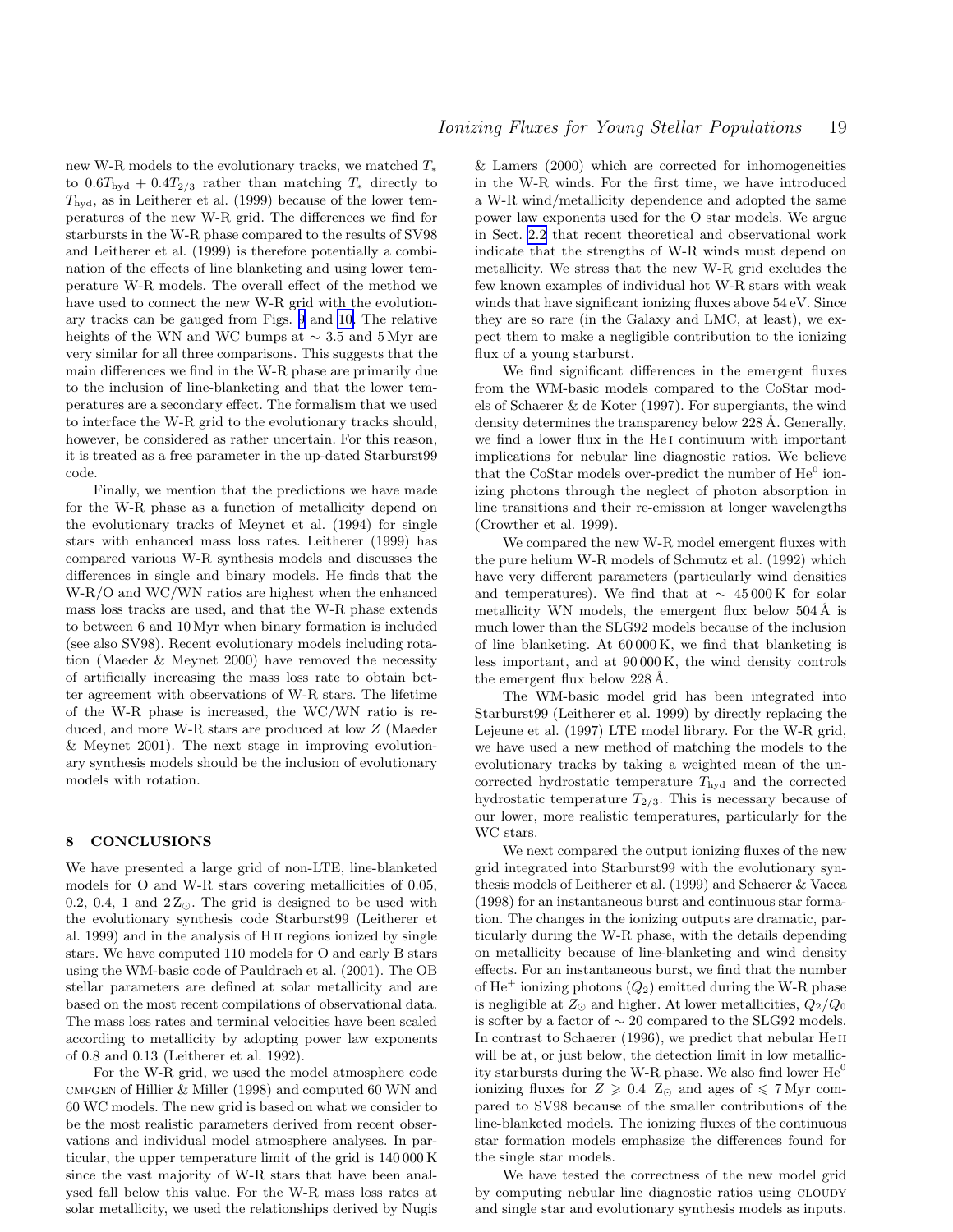# <span id="page-19-0"></span>20 L. J. Smith et al.

For the former, we calculated the nebular He i  $\lambda$ 5786/H $\beta$ ratio as a function of Z since this is a sensitive diagnostic of  $Q_1/Q_0$  for the temperature range where He is partially ionized. Observations indicate that this ratio decreases with increasing metal abundance, leading to the suggestion that the effective temperature decreases with increasing Z, and thus that the upper mass limit may be Z-dependent (e.g. Bresolin et al. 1999). The WM-basic models for dwarf O stars show a decrease in He I  $\lambda$ 5786/H $\beta$  above  $Z_{\odot}$  in contrast to Kurucz LTE models which are essentially independent of Z. This decrease is in the same sense as the observations and suggests that the observed decline in He<sub>I</sub>  $\lambda$ 5786/H $\beta$  with increasing  $Z$  is simply due to the effect of line blanketing above  $Z_{\odot}$ , and is not caused by a lowering of the upper mass limit.

The ionizing fluxes of the instantaneous burst models have been tested by comparing them to the predictions of SV98 and the observations of Bresolin et al. (1999) for extragalactic H ii regions. In plots of the softness parameter  $\eta'$  against the abundance indicator  $R_{23}$  for ages of 1–5 Myr and  $\log U = -2$  and  $-3$ , we find that the new models cover the same parameter space as the data points in contrast to the SV98 ionizing fluxes which are generally too hard at all ages.

We therefore conclude that the ionizing fluxes of the new model grid of O and W-R stars represent a considerable improvement over the model atmospheres that are currently available in the literature for massive stars. To prove their worth, they should be tested rigorously against specific observations of single H ii regions and young bursts of star formation.

The grid of ionizing fluxes for O and W-R stars and the updated Starburst99 code can be obtained from: <http://www.star.ucl.ac.uk/starburst>.

## ACKNOWLEDGEMENTS

We especially thank Adi Pauldrach and John Hillier for the use of their model atmosphere codes. We also thank Fabio Bresolin, Claus Leitherer and Daniel Schaerer for many useful comments which significantly improved this paper. PAC acknowledges financial support from the Royal Society.

## REFERENCES

- Bresolin F., Kennicutt R.C., 2002, ApJ, 572, 838
- Bresolin F., Kennicutt R.C., Garnett D.R., 1999, ApJ, 510, 104 Crowther P.A., 1998, in IAU Symp. 183, Fundamental Stellar
- Properties, eds. T.R. Bedding, A.J. Booth & J. Davis, p. 137 Crowther P.A. 1999, in IAU Symp. No 193, Wolf-Rayet Phenom-
- ena in Massive Stars and Starburst Galaxies, eds. K.A. van der Hucht, G. Koenigsberger & P.R.J. Eenens, p. 116
- Crowther P.A., 2000, A&A, 356, 191
- Crowther P.A., 2001, in The Influence of Binaries on Stellar Population Studies, ed. D. Vanbeveren, Kluwer, Dordrecht, p. 215
- Crowther P.A., Smith L.J., 1997, A&A, 320, 500
- Crowther P.A., Dessart, L., 1998, MNRAS, 296, 622
- Crowther P.A., Smith L.J., Hillier D.J., 1995, A&A, 302, 471
- Crowther P.A., Pasquali A., De Marco O., Schmutz W., Hillier D.J., de Koter A. 1999, A&A, 350, 1007
- Crowther P.A., Dessart L., Hillier D.J., Abbott J.B., Fullerton A.W., 2002a, A&A, in press [\(astro-ph/0206233](http://arXiv.org/abs/astro-ph/0206233))
- Crowther P.A., Hillier D.J., Evans C.J., Fullerton A.W., De Marco O., Willis A.J., 2002b, ApJ, in press ([astro](http://arXiv.org/abs/astro-ph/0206257)[ph/0206257\)](http://arXiv.org/abs/astro-ph/0206257)
- de Koter A., Heap S.R., Hubeny I., 1997, ApJ, 477, 792
- de Mello D.F., Leitherer C., Heckman T.M., 2000, ApJ, 530, 251
- Dessart L., Crowther P.A., Hillier D.J., Willis A.J., Morris P.W., van der Hucht K.A., 2000, MNRAS, 315, 407
- Dopita M.A., Kewley L.J., Heisler C.A., Sutherland R.S., 2000, ApJ, 542, 224
- Esteban C., Vílchez J.M., Smith L.J., Clegg R.E.S., 1992, A&A, 259, 629
- Esteban C., Smith L.J., Vílchez J.M., Clegg R.E.S., 1993, A&A, 272, 299
- Ferland G.J., 2002, Hazy, a Brief Introduction to Cloudy, University of Kentucky Department of Physics and Astronomy Internal Report.
- Gabler R., Gabler A., Kudritzki R.-P., Puls J., Pauldrach A.W.A., 1989, A&A, 226, 162
- García-Vargas M.L., Bressan A., Díaz A.I., 1995, A&AS, 112, 13
- Garnett D.R., Chu Y.-H., 1994, PASP, 106, 626
- Garnett D.R., Kennicutt R.C., Chu Y.-H., Skillman E.D., 1991, ApJ, 373, 458
- Guseva N.G., Izotov Y.I., Thuan T.X., 2000, ApJ, 531, 776
- Hamann, W.-R, Koesterke L., 2000, A&A, 360, 647
- Herald J.E., Hillier D.J., Schulte-Ladbeck R.E., 2001, ApJ, 548, 932
- Herrero A., Kudritzki R.-P., Vílchez J.M., Kunze D., Butler K., Haser S., 1992, A&A, 261, 209
- Hillier D.J., 1991, A&A, 247, 455
- Hillier D.J., 1999, in IAU Symp. No 193, Wolf-Rayet Phenomena in Massive Stars and Starburst Galaxies, eds. K.A. van der Hucht, G. Koenigsberger & P.R.J. Eenens, p. 129
- Hillier D.J., Miller D.L., 1998, ApJ, 496, 407
- Hillier D.J., Miller D.L., 1999, ApJ, 519, 354
- Kennicutt R.C., Bresolin F., French H., Martin P., 2000, ApJ, 537, 589
- Kewley L.J., Dopita M.A., Sutherland R.S., Heisler C.A., Trevena J., 2001, ApJ, 556, 121
- Kudritzki R.-P., Pauldrach A.W.A., Puls J., 1987, A&A, 173, 293
- Kudritzki R.-P., Puls J., 2000, ARAA, 38, 613
- Kurucz R., 1992, in Barbuy B., Renzini A. eds, Proc. IAU Symp. 149, The Stellar Populations of Galaxies, Dordrecht, Kluwer, p. 225
- Lamers H.J.G.L.M., Snow T.P., Lindholm D.M., 1995, ApJ, 455, 269
- Leitherer C. 1999, in IAU Symp. No 193, Wolf-Rayet Phenomena in Massive Stars and Starburst Galaxies, eds. K.A. van der Hucht, G. Koenigsberger & P.R.J. Eenens, p. 526
- Leitherer C., Heckman T.M., 1995, ApJS, 96, 9
- Leitherer C., Robert C., Drissen L. 1992, ApJ, 401, 596
- Leitherer C., Robert C., Heckman T.M., 1995, ApJS, 99, 173
- Leitherer C. et al. 1999, ApJS, 123, 3
- Lejeune, Th., Cuisinier F., Buser R., 1997, A&AS, 125, 229
- Maeder A., 1990, A&AS, 84, 139
- Maeder A., Meynet G., 2000, ARAA, 38, 143
- Maeder A., Meynet G., 2001, A&A, 373, 555
- Martins F., Schaerer D., Hillier D.J., 2002, A&A, 392, 999
- Meynet G., 1995, A&A, 298, 767
- Meynet G., Maeder A., Schaller G., Schaerer D., Charbonnel C., 1994, A&AS, 103, 97
- Moffat A.F.J., Drissen L., Lamontagne R., Robert C., 1988, ApJ, 334, 1038
- Oey M.S., Dopita M.A., Shields J.C., Smith R.C., 2000, ApJS, 128, 511
- Nugis T., Crowther P.A., Willis A.J., 1998, A&A, 333, 956
- Nugis T., Lamers H.J.G.L.M., 2000, A&A, 360, 227
- Pauldrach A.W.A., Hoffmann T.L., Lennon M., 2001, A&A, 375, 161